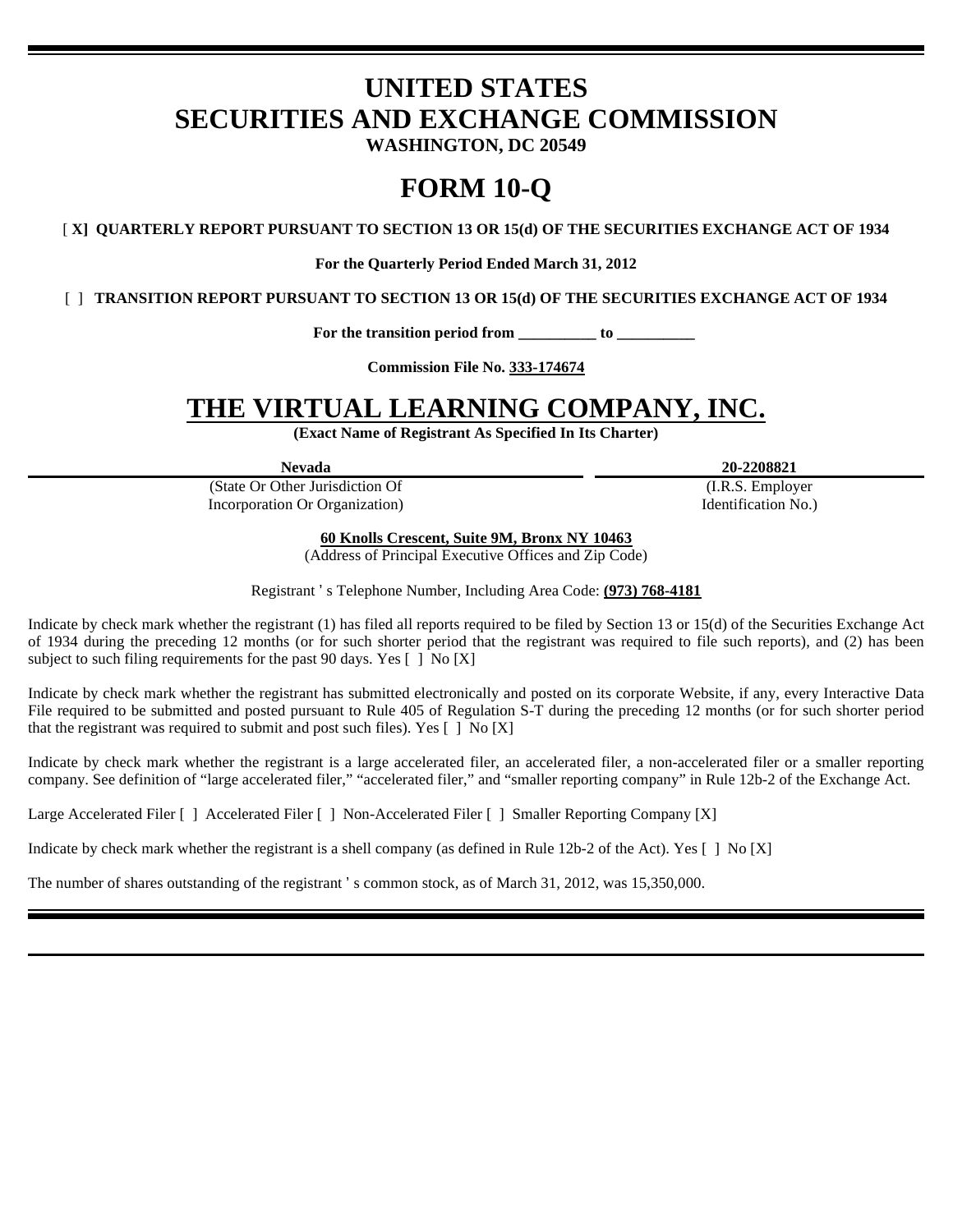## **THE VIRTUAL LEARNING COMPANY, INC.**

#### **TABLE OF CONTENTS**

| <b>PART I. FINANCIAL INFORMATION</b>                                               |    |
|------------------------------------------------------------------------------------|----|
| <b>ITEM 1. FINANCIAL STATEMENTS</b>                                                | 3  |
| <b>Balance Sheets</b>                                                              | 3  |
| Statements of Operations and Comprehensive Income (Loss)                           |    |
| <b>Statements of Cash Flows</b>                                                    | 5  |
| <b>Notes to Financial Statements</b>                                               | 6  |
| ITEM 2. MANAGEMENT'S DISCUSSION AND ANALYSIS OF FINANCIAL CONDITION AND RESULTS OF | 13 |
| <b>OPERATIONS</b>                                                                  |    |
| ITEM 3. QUANTITATIVE AND QUALITATIVE DISCLOSURES ABOUT MARKET RISKS                | 20 |
| <b>ITEM 4. CONTROLS AND PROCEDURES</b>                                             | 20 |
|                                                                                    |    |
| <b>PART II. OTHER INFORMATION</b>                                                  | 21 |
| <b>ITEM 1. LEGAL PROCEEDINGS</b>                                                   | 21 |
| ITEM 2. UNREGISTERED SALES OF EQUITY SECURITIES AND USE OF PROCEEDS                | 21 |
| <b>ITEM 3. DEFAULTS UPON SENIOR SECURITIES AND CONVERTIBLE NOTES</b>               | 21 |
| <b>ITEM 4. MINE SAFETY DISCLOSURES</b>                                             | 21 |
| <b>ITEM 5. OTHER INFORMATION</b>                                                   | 21 |
| <b>ITEM 6. EXHIBITS</b>                                                            | 21 |
|                                                                                    |    |
| <b>SIGNATURES</b>                                                                  | 22 |
|                                                                                    |    |
| $\overline{c}$                                                                     |    |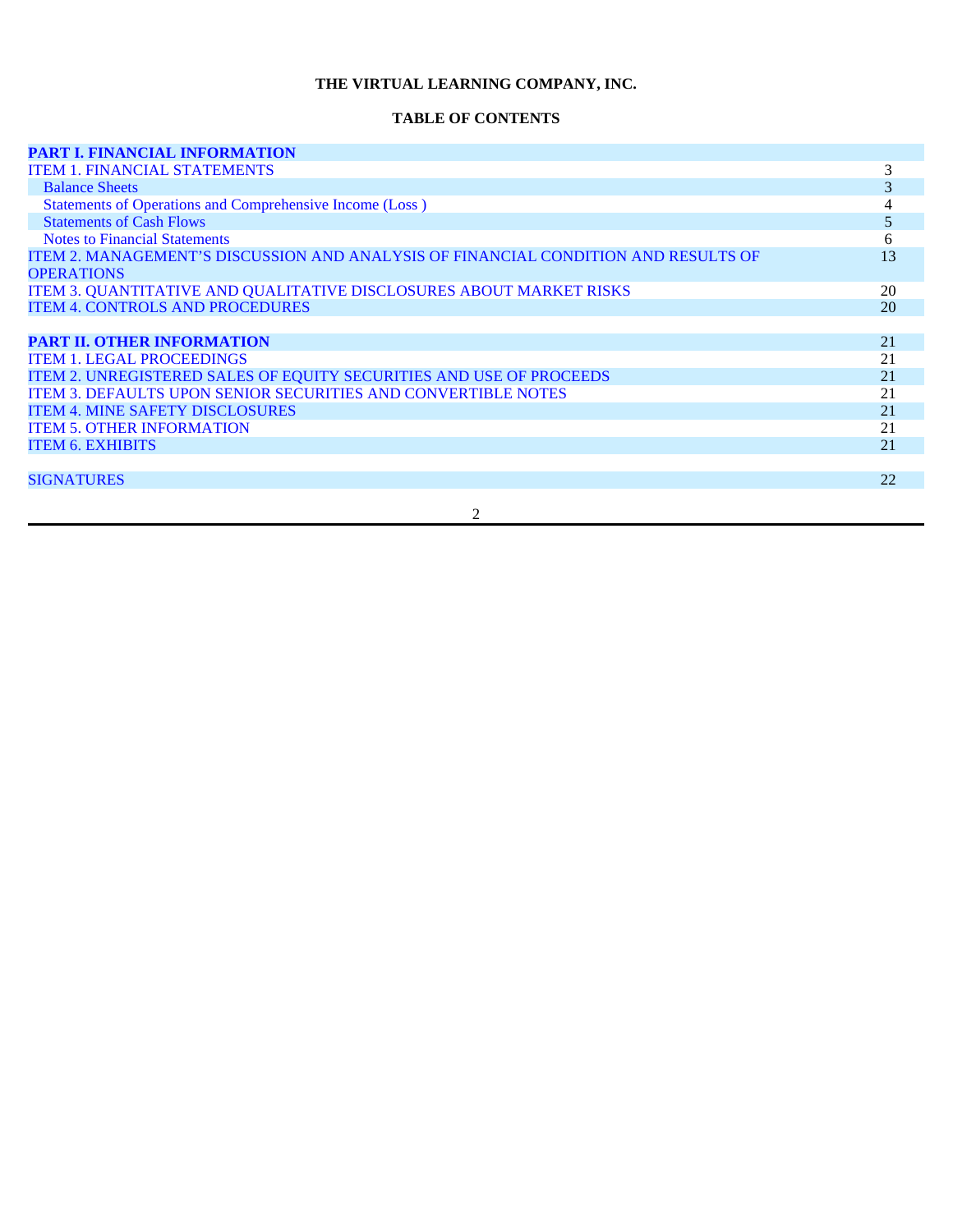## **PART 1 - FINANCIAL INFORMATION**

## **Item 1. Financial Statements.**

## THE VIRTUAL LEARNING COMPANY, INC.

## **BALANCE SHEETS**

|                                                                                                                                                                      | March 31, 2012 |            | December 31, 2011 |            |
|----------------------------------------------------------------------------------------------------------------------------------------------------------------------|----------------|------------|-------------------|------------|
| <b>ASSETS</b>                                                                                                                                                        | Unaudited      |            |                   |            |
| <b>CURRENT ASSETS</b>                                                                                                                                                |                |            |                   |            |
| Cash and cash equivalents                                                                                                                                            | \$             | 670        | \$                | 82         |
| -PROPERTY AND EQUIPMENT, net                                                                                                                                         |                | 1,830      |                   | 2,180      |
| <b>OTHER ASSETS</b>                                                                                                                                                  |                |            |                   |            |
| Capitalized curriculum development costs                                                                                                                             |                | 249,000    |                   | 246,000    |
| <b>Total assets</b>                                                                                                                                                  | \$             | 251,500    | \$                | 248,262    |
| LIABILITIES AND STOCKHOLDERS' EQUITY                                                                                                                                 |                |            |                   |            |
| <b>CURRENT LIABILITIES</b>                                                                                                                                           |                |            |                   |            |
| <b>Accrued liabilities</b>                                                                                                                                           | $\mathcal{S}$  | 20,000     | \$                | 20,000     |
| Corporate State taxes payable                                                                                                                                        |                | 660        |                   | 660        |
| Officer loan payable                                                                                                                                                 |                | 4,195      |                   | 3,036      |
| Total current liabilities                                                                                                                                            |                | 24,855     |                   | 23,696     |
| STOCKHOLDERS' EQUITY                                                                                                                                                 |                |            |                   |            |
| Preferred stock; 5,000,000 shares authorized, \$.001 par value, as of March 31, 2012 and<br>December 31, 2011, there are no shares outstanding                       |                |            |                   |            |
| Common stock; 70,000,000 shares authorized, \$.001 par value, as of March 31, 2012<br>and December 31, 2011, there are 15,350,000 and 15,350,000 shares outstanding, |                |            |                   |            |
| respectively                                                                                                                                                         |                | 15,350     |                   | 15,350     |
| Additional paid-in capital                                                                                                                                           |                | 1,103,650  |                   | 1,100,650  |
| Deficit accumulated during the development stage                                                                                                                     |                | (892, 355) |                   | (891, 434) |
| Net stockholders' equity                                                                                                                                             |                | 226,645    |                   | 224,566    |
| Total liabilities and stockholders' equity                                                                                                                           | \$             | 251,500    | \$                | 248,262    |

*The accompanying notes are an integral part of these financial statements* .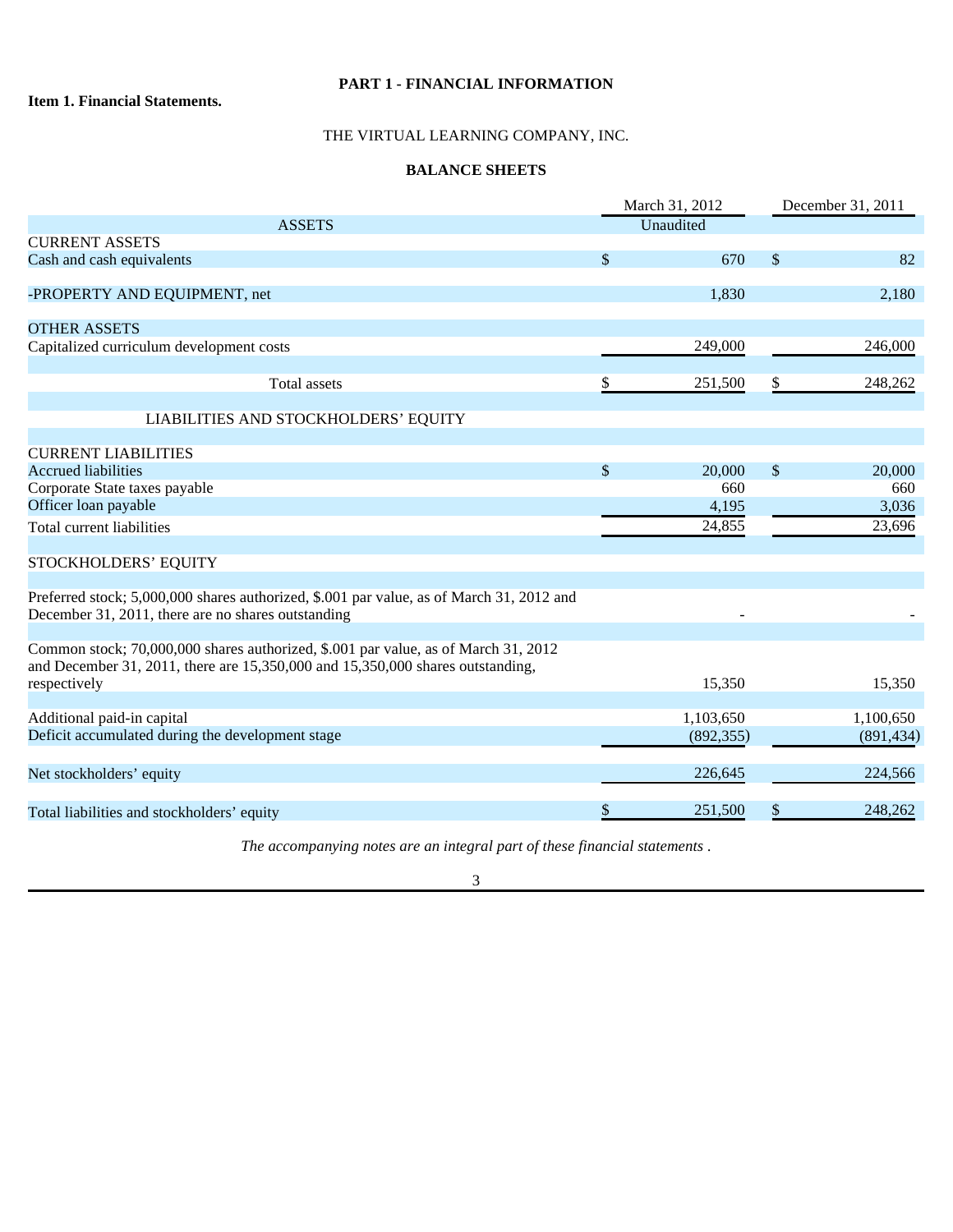## THE VIRTUAL LEARNING COMPANY, INC.

## **STATEMENTS OF OPERATIONS For the three months ended Unaudited**

|                                         | March 31, 2012 |            | March 31, 2011 |            |
|-----------------------------------------|----------------|------------|----------------|------------|
| Revenue                                 |                |            | J)             |            |
| <b>Operating Expenses</b>               |                |            |                |            |
| Selling, general and administrative     |                | 571        |                | 4,146      |
| Depreciation and amortization           |                | 350        |                | 150        |
| Total operating expenses                |                | 921        |                | 4,296      |
| Loss from operations                    |                | (921)      |                | (4,296)    |
| Other income/deductions                 |                |            |                |            |
| Net loss                                |                | (921)      | S              | (4,296)    |
| Basic and diluted loss per common share | \$             | (0.00)     | \$             | (00)       |
|                                         |                |            |                |            |
| Weighted average shares outstanding     |                | 15,350,000 |                | 15,350,000 |

*The accompanying notes are an integral part of these financial statements* .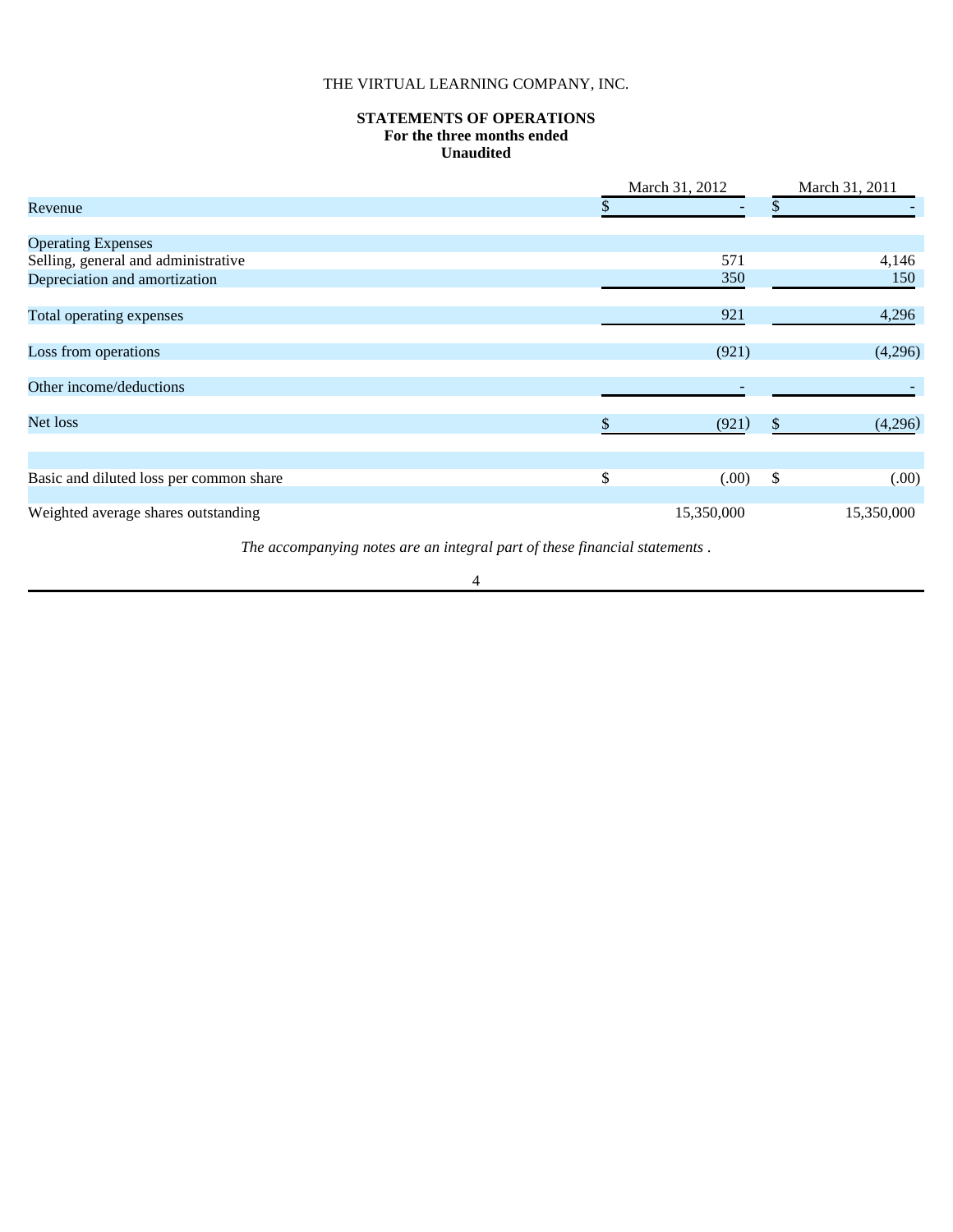## THE VIRTUAL LEARNING COMPANY, INC.

## **STATEMENTS OF CASH FLOWS For the three months ended Unaudited**

|                                                                             |      | March 31, 2012 |    | March 31, 2011 |  |
|-----------------------------------------------------------------------------|------|----------------|----|----------------|--|
| <b>OPERATING ACTIVITIES</b>                                                 |      |                |    |                |  |
| Net loss                                                                    | \$   | (921)          | \$ | (4,296)        |  |
| Adjustments to reconcile net loss to net cash used in operating activities: |      |                |    |                |  |
| Depreciation and amortization                                               |      | 350            |    | 150            |  |
| Issuance of common stock for consulting services                            |      |                |    |                |  |
| Changes in operating assets and liabilities:                                |      |                |    |                |  |
| <b>Accrued liabilities</b>                                                  |      |                |    |                |  |
| Corporate State taxes payable                                               |      |                |    |                |  |
| Net cash used in operating activities                                       |      | (571)          |    | (4, 146)       |  |
| <b>INVESTING ACTIVITIES</b>                                                 |      |                |    |                |  |
| Property and equipment                                                      |      |                |    |                |  |
| <b>FINANCING ACTIVITIES</b>                                                 |      |                |    |                |  |
| Proceeds from officer loan payable                                          |      | 2.859          |    | 902            |  |
| Repayments of officer loan payable                                          |      | (1,700)        |    |                |  |
| Net cash provided by financing activities                                   |      | 1,159          |    | 902            |  |
| NET INCREASE (DECREASE) IN CASH                                             |      | 588            |    | (3,244)        |  |
|                                                                             |      |                |    |                |  |
| CASH BALANCE, BEGINNING OF PERIOD                                           |      | 82             |    | 18,573         |  |
| CASH BALANCE, END OF PERIOD                                                 | \$   | 670            | \$ | 15,329         |  |
| Supplemental Disclosures of Cash Flow Information:                          |      |                |    |                |  |
| Interest expense                                                            | $\$$ |                | \$ |                |  |
| Income taxes                                                                | \$   |                | \$ |                |  |
| Non Cash investing and financing activities:                                |      |                |    |                |  |
| Contributed services for capitalized curriculum development costs           | \$   | 3,000          | \$ | 3,000          |  |

*The accompanying notes are an integral part of these financial statements.*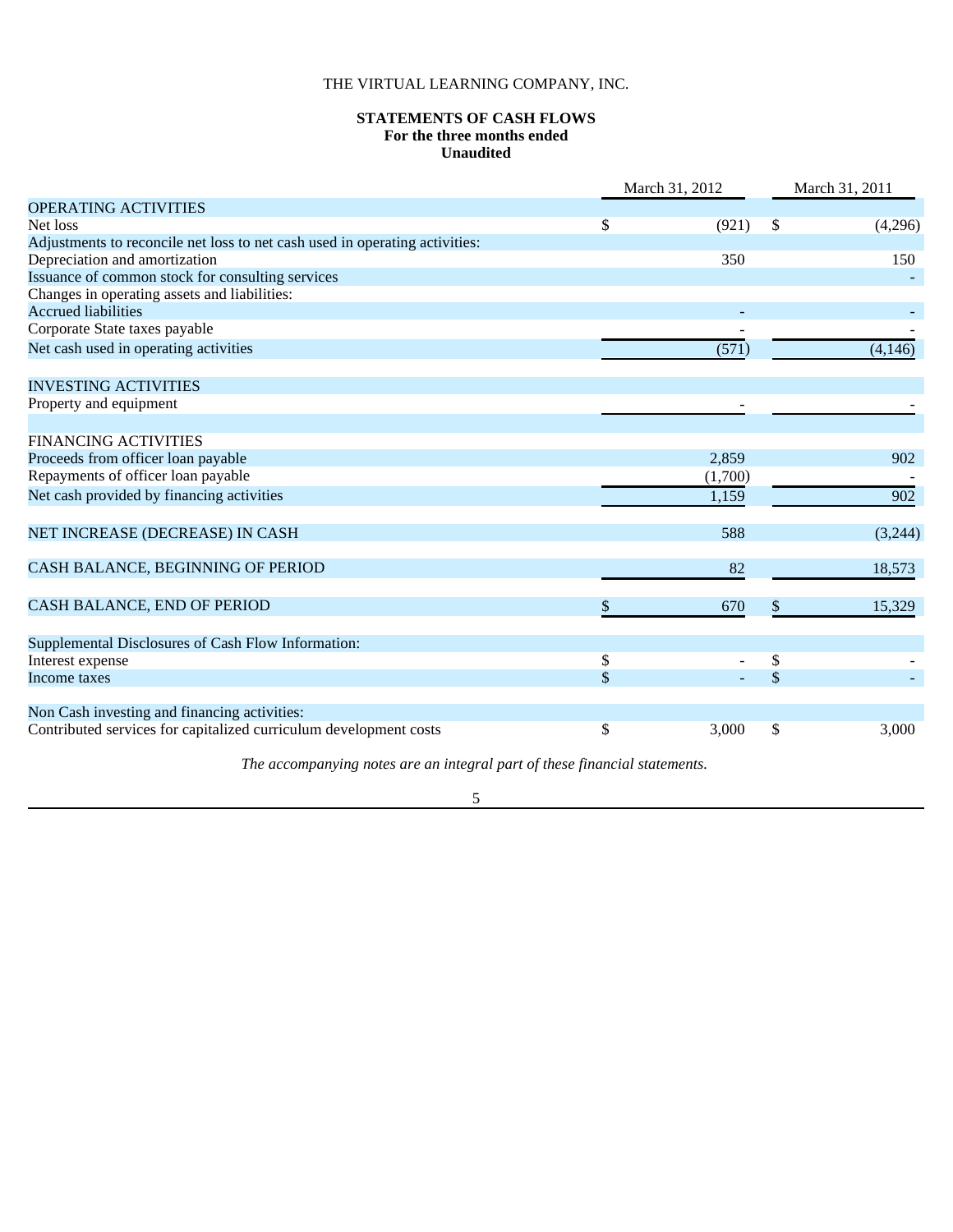## **THE VIRTUAL LEARNING COMPANY, INC. NOTES TO THE FINANCIAL STATEMENTS For the three months ended March 31, 2012**

## **Note 1 - Significant Accounting Policies and Basis of Presentation**

#### **Basis of Presentation**

The accompanying unaudited financial statements have been prepared in accordance with accounting principles generally accepted in the United States of America and the rules and regulations of the United States Securities and Exchange Commission for interim financial information and with the instructions to Form 10-Q and Article 8 of Regulation S-X. Accordingly, they may not include all the information and footnotes necessary for a comprehensive presentation of financial position, results of operations or cash flows. It is management's opinion, however, that all material adjustments (consisting of normal recurring adjustments) have been made which are necessary for a fair financial statement presentation.

The unaudited interim financial statements should be read in conjunction with the Company's Annual Report filed on Form 10-K for the year ended December 31, 2011, which contains the audited financial statements and notes thereto, together with Management's Discussion and Analysis of Financial Condition and Results of Operations, for the year ended December 31, 2011.

## Nature of Operations

The Virtual Learning Company, Inc. ("Virtual Learning") was incorporated on January 6, 2009 as a Nevada corporation with 75,000,000 shares of capital stock authorized, of which 70,000,000 shares are common shares (\$.001 par value), and 5,000,000 shares are preferred shares (\$.001 par value).

Virtual Learning is a subscription based software as a service ("SaaS") provider of education products. Virtual Learning provides instruction, practice, assessments, and productivity tools that improve the performance of educators and students via proprietary web-based platforms at www.mathisbasic.com , www.scienceisbasic.com and www.readingisbasic.com.

Virtual Learning is also a producer of a series of practice workbooks published on CD, DVD formatted disc and USB Drives and in the ePub format.

#### **Basis of Presentation/Going Concern**

These financial statements have been prepared in accordance with accounting principles generally accepted in the United States of America. These standards contemplate continuation of Virtual Learning as a going concern.

As of March 31, 2012, Virtual Learning had \$670 cash and negative working capital of \$24,184. For the three months ended March 31, 2012 and 2011, Virtual Learning had no revenues and sustained net losses of \$921 and \$4,296, respectively. These factors raise substantial doubt about Virtual Learning's ability to continue as a going concern. Virtual Learning has also capitalized an aggregate of \$249,000 of stock-based and contributed curriculum development costs as of March 31, 2012. The recovery of these asset costs and continuation of future operations are dependent upon Virtual Learning's ability to obtain additional debt or equity capital and its ability to generate revenues sufficient to continue pursuing its business purposes. Virtual Learning is pursuing financing to fund future operations.

Virtual Learning is subject to a number of risks similar to those of other development stage enterprises. These risks include, but are not limited to, rapid technological change, dependence on key personnel, competing new product introductions and other activities of competitors, the successful development and marketing of its products, and the need to obtain adequate additional capital necessary to fund future operations.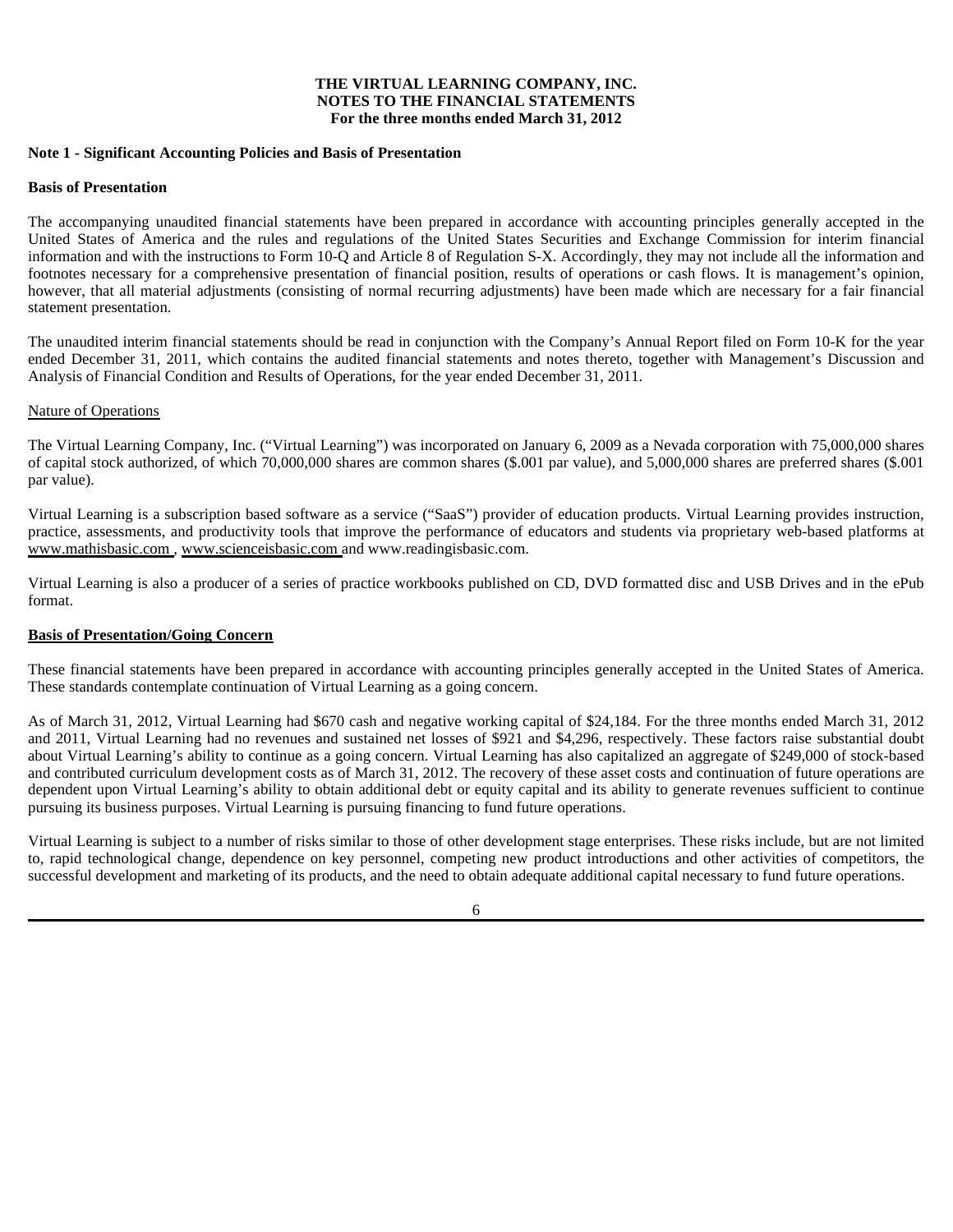From its inception on January 6, 2009 to March 31, 2012, Virtual Learning has devoted its efforts principally to creating initial computer software products, research and development, and the accumulation of content for additional titles, business development activities, and raising capital.

There is no assurance that Virtual Learning can reverse its operating losses, or that it can raise additional capital to allow it to continue its planned future operations. These factors raise additional substantial doubt about Virtual Learning's ability to continue as a going concern. These financial statements do not include any adjustments relating to the recoverability of recorded asset amounts that might be necessary from an unfavorable resolution of this uncertainty.

## **Property and Equipment**

Property and equipment is presented at stated value upon contribution or at the cost of acquisition. Depreciation is provided using the straightline method over an estimated useful life of five years. Repairs and maintenance costs are expensed as incurred, and renewals and betterments are capitalized.

## **Use of Estimates**

The preparation of financial statements in conformity with accounting principles .generally accepted in the United States of America requires management to make estimates and assumptions that affect the amounts reported and disclosed in the financial statements and the accompanying notes. Actual results could differ materially from these estimates.

On an ongoing basis, Virtual Learning's management evaluates its estimates, including those related to revenue recognition, the need for an allowance for uncollectible accounts receivable, the need for recognition of an impairment allowance for capitalized curriculum development costs, useful lives of intangible assets and property and equipment, deemed value of common stock for the purpose of determining stock-based compensation, and income taxes, among others. Management bases its estimates on historical experience and on various other assumptions that are believed to be reasonable, the results of which form the basis for making judgments about the carrying values of assets and liabilities.

Virtual Learning's management (board of directors) determines the value assigned to shares of common stock in the absence of a public market for these shares.

#### **Fair Value of Financial Instruments**

Fair value is defined as the price that we would receive to sell an asset or pay to transfer a liability (an exit price) in an orderly transaction between market participants on the measurement date. In determining fair value, GAAP establishes a three-level hierarchy used in measuring fair value, as follows:

- Level 1 inputs are quoted prices available for identical assets and liabilities in active markets.
- Level 2 inputs are observable for the asset or liability, either directly or indirectly, including quoted prices for similar assets and liabilities in active markets or other inputs that are observable or can be corroborated by observable market data.
- Level 3 inputs are less observable and reflect our own assumptions.

Our financial instruments consist of cash and cash equivalents, and accounts payable. The carrying amount of cash and cash equivalents and accounts payable approximates fair value because of their short maturities. We may adjust the carrying amount of certain nonfinancial assets to fair value on a non-recurring basis when they are impaired. No such adjustments were made in the three months ended March 31, 2012 and 2011.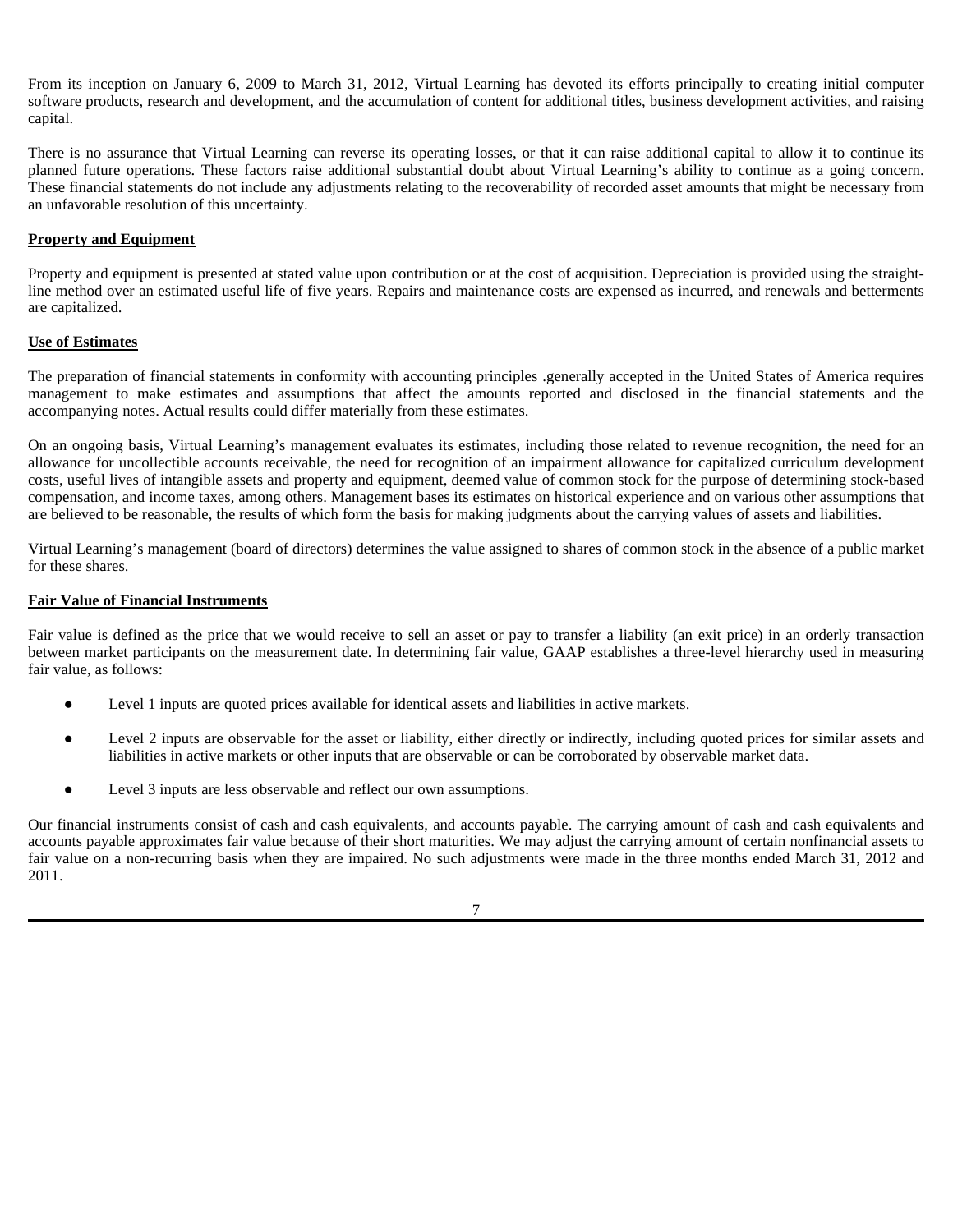## **Capitalized Curriculum Development Costs**

Virtual Learning internally develops curriculum, which is primarily provided as web content and accessed via the Internet. Virtual Learning also creates textbooks and other offline materials.

Virtual Learning capitalizes curriculum development costs incurred during the application development stage in accordance with accounting principles generally accepted in the United States of America. These principles provide guidance for the treatment of costs associated with computer software development and defines those costs to be capitalized and those to be expensed. Costs that qualify for capitalization are external direct costs, payroll, and payroll-related expenses. Costs related to general and administrative functions are not capitalized and are expensed as incurred. Virtual Learning capitalizes curriculum development costs when the projects under development reach technological feasibility. Many of our new courses are leveraged off proven delivery platforms and are primarily content, which has no technological hurdles. As a result, a significant portion of our courseware development costs qualify for capitalization due to the concentration of our development efforts on the content of the courseware.

Technological feasibility is established when we have completed all planning, designing, coding, and testing activities necessary to establish that a course can be produced to meet its design specifications. Capitalization ends when a course is available for general release to our customers, at which time amortization of the capitalized costs begins. The period of time over which these development costs will be amortized is generally five years. This is consistent with the capitalization period used by others in our industry and corresponds with our product development lifecycle.

Total capitalized curriculum development costs are \$249,000 as of March 31, 2012. These incurred capitalized costs were \$3,000 and \$3,000, respectively, for the three months ended March 31, 2012 and 2011. These amounts are recorded in the accompanying balance sheets, net of amortization and impairment charges. From inception (January 6, 2009) to March 31, 2012, no amortization or impairment charges have been recorded.

## **Cash and Cash Equivalents**

All liquid investments with stated maturities of three months or less from date of purchase are classified as cash equivalents; all liquid investments with stated maturities of greater than three months are classified as short-term investments.

## **Revenue Recognition**

Revenue will be recognized when all of the following conditions are satisfied: there is persuasive evidence of an arrangement, the customer has access to full use of the product, the collection of the fees is reasonably assured, and the amount of the fees to be paid by the customer is fixed or determinable.

Revenue generated from the Company's subscription based learning service will be recognized when all of the following conditions are satisfied: there is persuasive evidence of an arrangement, the customer has access to full use of the product, the collection of the fees is reasonably assured, and the amount of the fees to be paid by the customer is fixed or determinable.

Revenue from customer subscriptions will be recognized ratably over the subscription term beginning on the commencement date of each subscription. The average subscription term is twelve (12) months for our products, and all subscriptions are on a non-cancelable basis. When additional months are offered as a promotional incentive, those months are part of the subscription term. As part of their subscriptions, customers generally benefit from new features and functionality with each release at no additional cost.

Although our membership contracts are generally non-cancelable, customers have the right to cancel their contracts by providing prior written notice to us of their intent to cancel the remainder of the contract term. In the event a customer cancels its contract, they are not entitled to a refund for prior services we have provided to them.

Customer support is provided to customers following the sale at no additional charge and at a minimal cost per call.

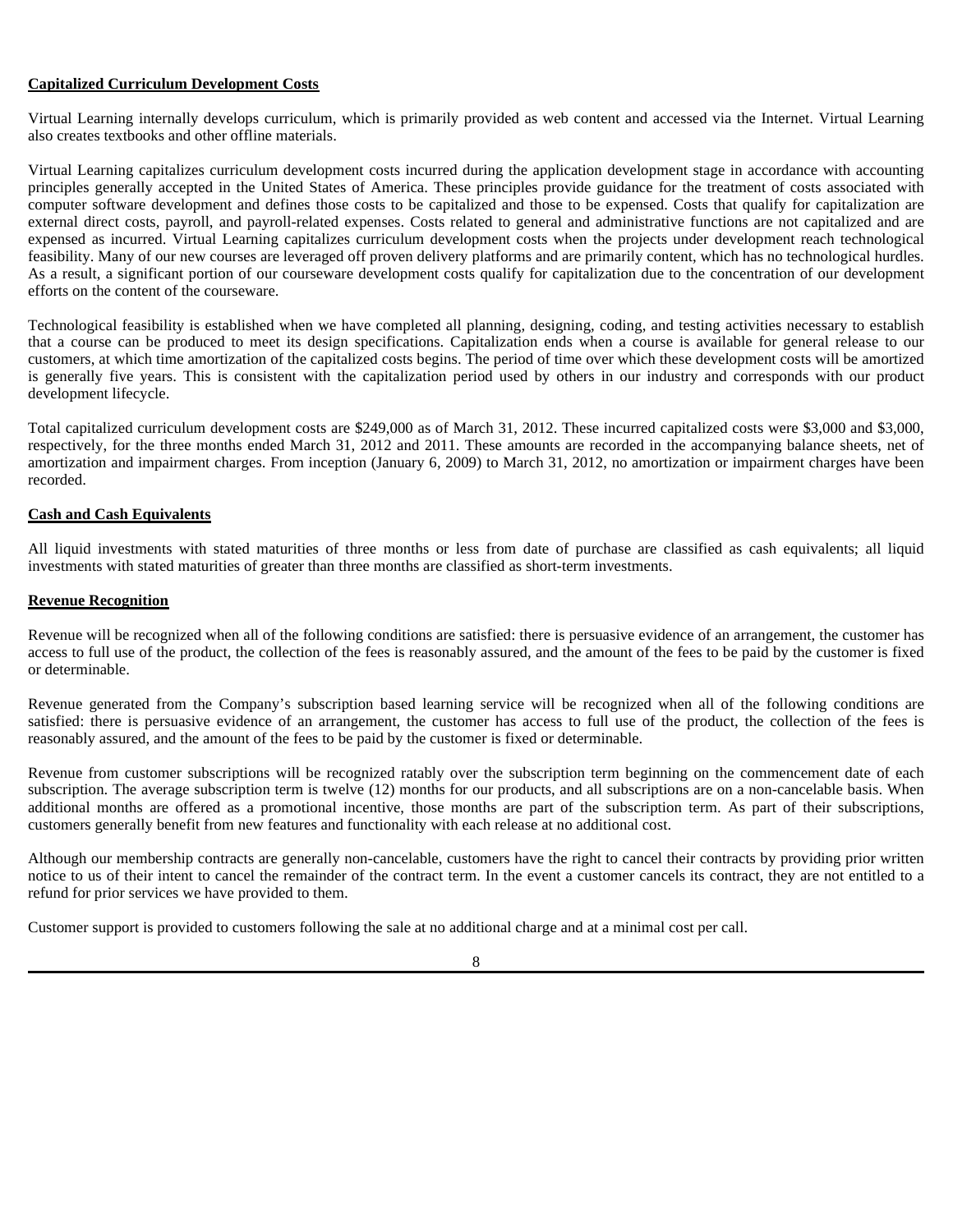Virtual Learning does not incur significant up-front costs related to providing its products and services and therefore does not defer any expenses.

Revenue from the sale of CD's or DVD's and other materials will be recognized when shipped or available to the customer in a downloadable format.

## **Income Taxes**

Virtual Learning accounts for income taxes using the asset and liability method. Deferred tax assets and liabilities are recognized for the future tax consequences attributable to differences between the carrying amounts of assets and liabilities for financial reporting purposes and the amounts used for income tax reporting purposes. Deferred tax assets and liabilities are measured using enacted tax rates expected to apply to taxable income in the years in which those temporary differences are expected to be recovered or settled. The effect of deferred tax assets and liabilities of a change in tax rates is recognized in the provision for income tax in the statements of operations. Virtual Learning evaluates the probability of realizing the future benefits of its deferred tax assets and provides a valuation allowance when realization of the assets is not reasonably assured.

Virtual Learning recognizes in its financial statements the impact of tax positions that meet a "more likely than not" threshold, based on the technical merits of the position. The tax benefits recognized from such a position are measured based on the largest benefit that has a greater than fifty percent likelihood of being realized upon ultimate settlement.

## **Net Income (Loss) Per Common Share**

Basic net income (Basic net loss) per common share is calculated by dividing net income (loss) by the weighted average number of common shares outstanding during the period.

Diluted net income (loss) per common share is computed using the weighted average number of common shares outstanding and potentially dilutive securities outstanding during the period (none for the periods presented).

## **Recent Accounting Pronouncements**

In June 2014 the Financial Accounting Standards Board ("FASB") issued Accounting Standards Update ("ASU") 2014-10, "Development Stage Entities (Topic 915): Elimination of Certain Financial Reporting Requirements, Including an Amendment to Variable Interests Entities Guidance in Topic 810, Consolidation" ("ASU 2014-10"). ASU 2014-10 removes the financial reporting distinction between development stage entities and other reporting entities and eliminates the requirements for development stage entities to (1) present inception-to-date information in the statements of income, cash flows and shareholder equity, (2) label the financial statements as those of a development stage entity, (3) disclose a description of the development stage activities in which the entity is engaged, and (4) disclose in the first year in which the entity is no longer a development stage entity that in prior years it had been in the development stage. The Company is required to adopt this new standard on a retrospective basis for the year ending December 31, 2015, and interim periods therein; however, early application is permitted. The Company has adopted this standard on January 1, 2012. Other than simplifying the presentation of the financial statements and disclosures needed to be made by the Company, the Company believes that the adoption of ASU 2014-10 has not materially affected its financial statements.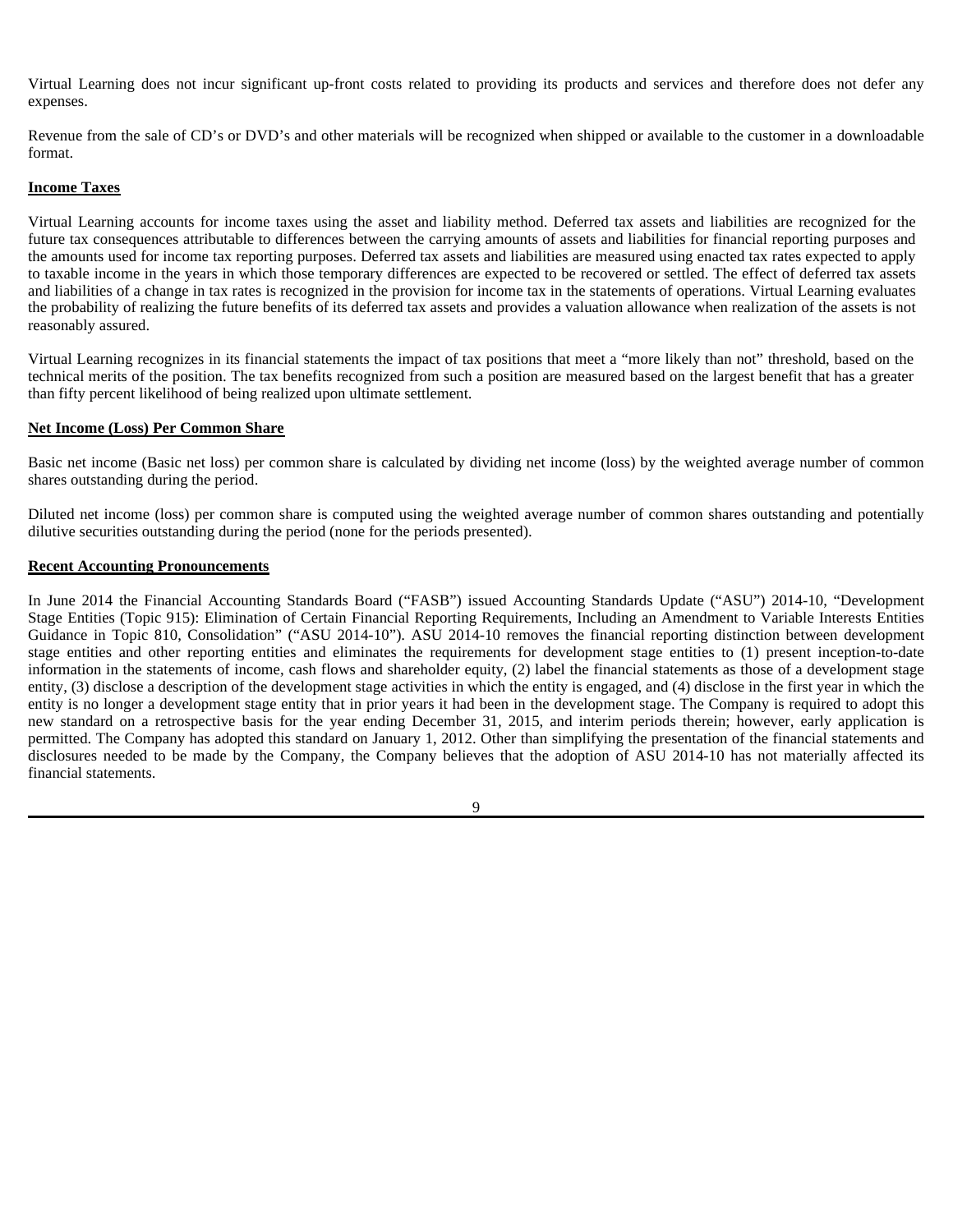## **2 - Property and Equipment**

Property and equipment is summarized as follows:

| December 31, 2011 |  |
|-------------------|--|
|                   |  |
| 4,155             |  |
|                   |  |
| 1.975             |  |
|                   |  |
| 2.190             |  |
|                   |  |

Depreciation expense for the three months ended March 31, 2012 and 2011 was \$350 and \$150, respectively.

## **3 - Capitalized Curriculum Development Costs**

Capitalized curriculum development costs is summarized as follows:

|                                                                                                              |    | March 31, 2012 | December 31, 2011 |         |
|--------------------------------------------------------------------------------------------------------------|----|----------------|-------------------|---------|
| Common stock issued to individuals for services relating to curriculum<br>development                        | \$ | 210,000        | <sup>\$</sup>     | 210,000 |
| Contributed services of Thomas Monahan, President of Virtual Learning,<br>relating to curriculum development |    | 39,000         |                   | 36,000  |
| Total costs<br>Less accumulated amortization                                                                 |    | 249,000        |                   | 246,000 |
| Net                                                                                                          |    | 249,000        |                   | 246,000 |

As described in Note 1 above, amortization of the capitalized curriculum development costs begins when the courses become available for sale to customers (which occurred in September 2012).

Virtual Learning tests for impairment annually. At March 31, 2012 and December 31, 2011, the Company's estimates of future undiscounted cash flows from the courses exceeded the carrying amounts of the capitalized curriculum development costs (\$249,000 and \$246,000, respectively) and therefore no impairment was recognized.

## **4 - Related Party Transactions**

At March 31, 2012 and December 31, 2011, Virtual Learning was obligated to its president Thomas P. Monahan for cash advances and credit card payments on behalf of the Company, net of amounts repaid, in the amounts of \$4,195 and \$3,036, respectively. The liability is non-interest bearing and due on demand.

Virtual Learning occupies office space rent free from its president on a month to month basis at 60 Knolls Crescent, Apartment 9M, Bronx, New York 10463.

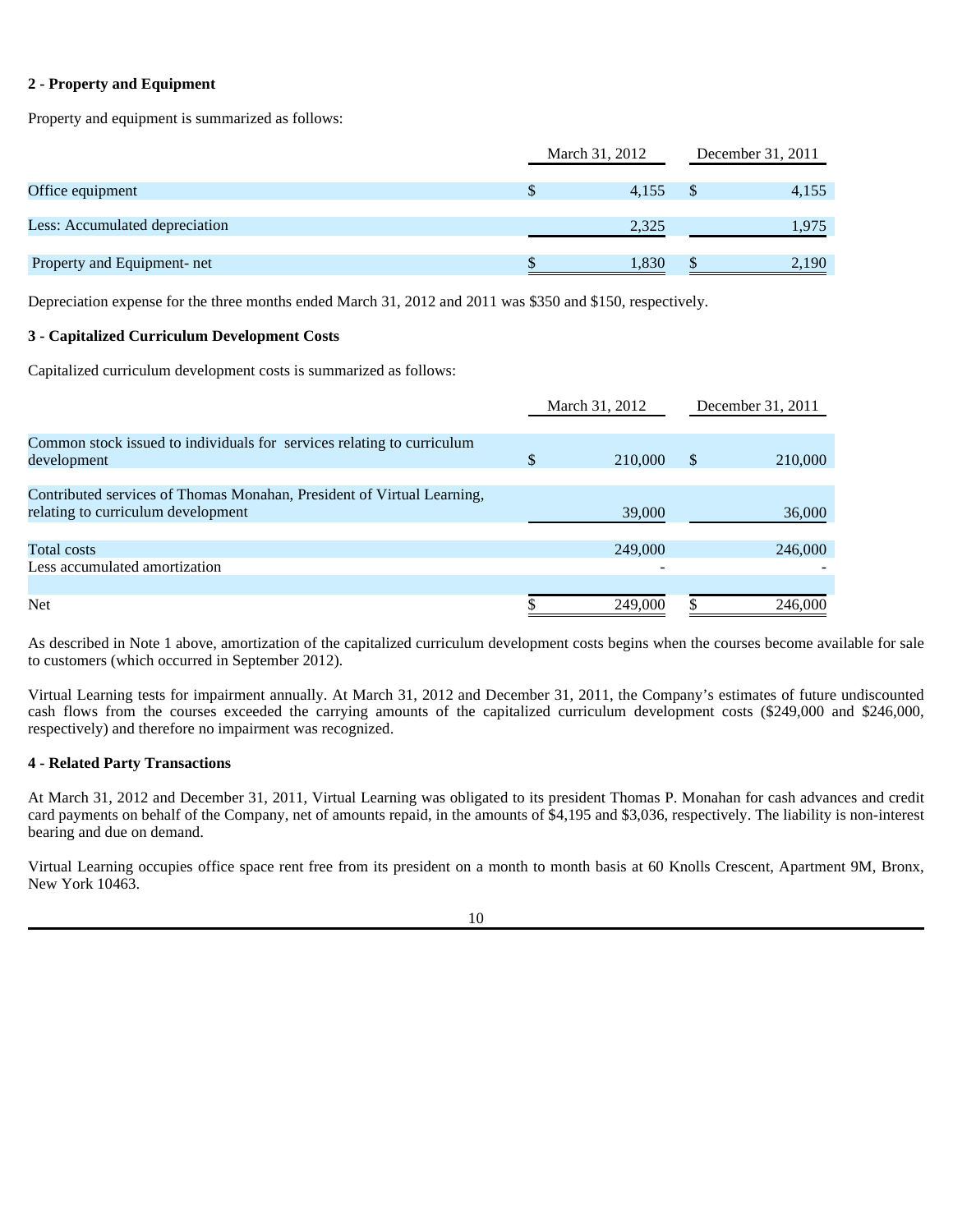Thomas P. Monahan, President of Virtual Learning, provides services relating to curriculum development at no cost to the Company. The imputed cost of these services (\$3,000 and \$3,000 for the three months ended March 31, 2012 and 2011, respectively), were charged to Capitalized Curriculum Development Costs and credited to Additional Paid-in Capital.

## **5- Income Taxes**

The provisions for (benefit from) income taxes differ from the amounts computed by applying the statutory United States Federal income tax rate of 35% to income (loss) before income taxes.

The sources of the difference follow:

|                                           | Three months ended March 31, |  |         |
|-------------------------------------------|------------------------------|--|---------|
|                                           | 2012                         |  | 2011    |
| Expected tax at 35%                       | (322                         |  | (1,504) |
| Change in valuation allowance             | 322                          |  | 1.504   |
| Provision for (benefit from) income taxes | $\overline{\phantom{a}}$     |  |         |

The significant components of Virtual Learning's deferred tax asset as of March 31, 2012 and December 31, 2011 are as follows:

|                                  | March 31, 2012 |           | December 31, 2011 |          |
|----------------------------------|----------------|-----------|-------------------|----------|
| Deferred tax assets:             |                |           |                   |          |
| Net operating loss carry forward |                | 18.324    |                   | 18.002   |
| Valuation allowance              |                | (18, 324) |                   | (18.002) |
| Net deferred tax asset           |                | $\sim$    |                   |          |

Based on management's present assessment, the Company has not yet determined it to be more likely than not that a deferred tax asset of \$18,324 attributable to the future utilization of \$52,355 of net operating loss carryforwards will be realized. Accordingly, the Company has maintained a 100% allowance against the deferred tax asset in the financial statements at March 31, 2012. The Company will continue to review this valuation allowance and make adjustments as appropriate. The net operating loss carryforwards expire \$672 in year 2029, \$9,236 in year 2030, \$41,526 in year 2031, and \$921 in year 2032.

Current United States income tax law limits the amount of loss available to be offset against future taxable income when a substantial change in ownership occurs. Therefore, the amount available to offset future taxable income may be limited.

The Company adopted FASB Interpretation No. 48, "Accounting for Uncertainty in Income Taxes - an interpretation of FASB Statement No. 109" ("FIN 48"). This Interpretation clarifies accounting for uncertainty in income taxes recognized in an enterprise's financial statements. FIN 48 establishes guidelines for recognition and measurement of a tax position taken or expected to be taken in a tax return. The Company has not made any adjustments, and there is no impact, as a result of the adoption of this interpretation. The Company reports interest and penalties associated with its tax positions, if any, as interest expense.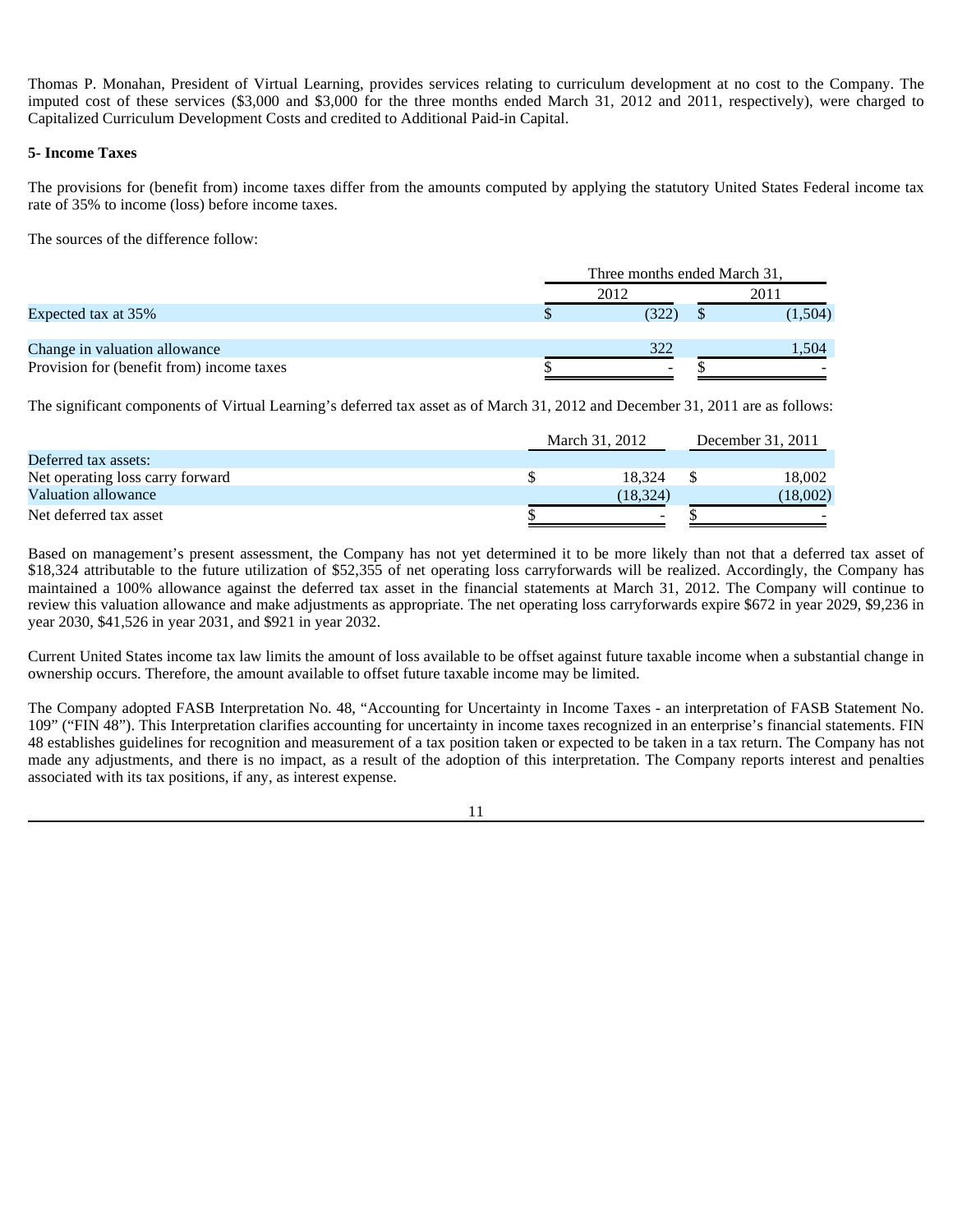#### **6 - Commitments and Contingencies**

In March 2009, Virtual Learning entered into an agreement for curriculum development with one individual for services in video production and the design of high school and college level math courses. The agreement provides for the payment of 5% royalties on net revenues up to \$1,000,000 and a 5% royalty on net revenues in excess of \$1,000,000 on projects in which he directly participated and has made material contributions.

In May 2010, the agreement with this individual was superseded by an updated agreement under similar terms and conditions.

## **7 - Subsequent Events**

## **Public Offering**

In December 2012, Virtual Learning's public offering of up to 1,000,000 shares of common stock at \$.50 per share terminated. An aggregate of 2,100 shares of stock were sold for \$1,050.

## **Write off of Capitalized Curriculum Development Costs**

In December 2012, Virtual Learning recorded an expense of \$90,000 to reduce the balance of Capitalized Curriculum Development Costs from \$254,000 to \$164,000. The writeoff relates to work performed by three consultants (who had received a total of 450,000 shares of common stock valued at \$90,000 for their services) on programs that the Company decided to stop supporting.

## **Issuance of Common Stock for Consulting Services**

In June 2013, Virtual Learning issued an aggregate of 550,000 shares of common stock to five individuals for consulting and other services. The 550,000 shares were valued at \$110,000 (or \$.20 per share), which amount will be expensed in the three months ended June 30, 2013.

#### **Trademark Cancelled**

In March 2014, the Company's Learning is Basic trademark was cancelled by the United States Patent and Trademark Office. The Company continues to use its Shapeville USA trademark and other URL's that the Company owns such as Math is Basic, Science is Basic and Reading is Basic to identify its educational software products.

#### **Convertible Promissory Notes**

In October and November, 2014, Virtual Learning received cash loans from three individuals and one entity totaling \$40,000. The loans bear interest at 15% per annum and are due one year from the date of receipt. The lenders have the right to convert all or part of the principal and interest into Virtual Learning common stock at a price of \$.20 per share.

As an inducement to make the loans, Virtual Learning promised to issue the lenders an aggregate of 200,000 shares of Virtual Learning common stock (which were issued and delivered to the lenders in January 2015).

#### **Issuance of Common Stock for Legal Services**

In February 2015, Virtual Learning issued 200,000 shares of common stock to Mr. Roger Fidler for legal services. The 200,000 shares were valued at \$40,000 (or \$.20 per share).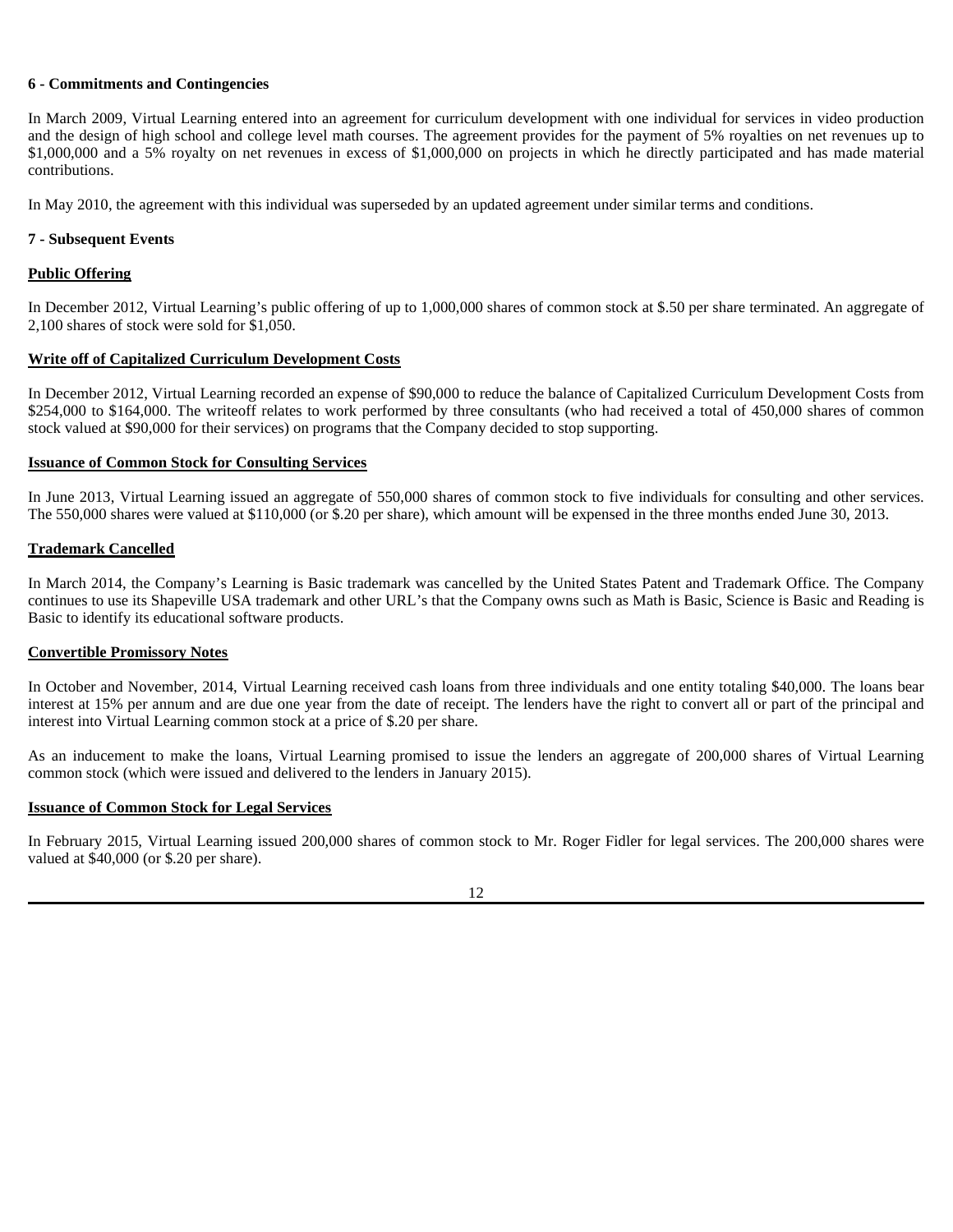#### **ITEM 2. Management's Discussion and Analysis of Financial Condition and Results of Operations.**

#### **Special Note Regarding Forward Looking Statements**

This Quarterly Report on Form 10-Q and other written reports and oral statements made from time to time by the Company may contain so-called "forward-looking statements," all of which are subject to risks and uncertainties. One can identify these forward-looking statements by their use of words such as "expect," "plan," "will," "may," "anticipate," "believe," "estimate," "should," "intend," "forecast," "project" the negative or plural of these words, and other comparable terminology. One can identify them by the fact that they do not relate strictly to historical or current facts. These statements are likely to address the Company's growth strategy, financial results and product and development programs. One must carefully consider any such statement and should understand that many factors could cause actual results to differ from the Company's forward-looking statements. These factors include inaccurate assumptions and a broad variety of other risks and uncertainties, including some that are known and some that are not. No forward-looking statement can be guaranteed and actual future results may vary materially. The Company does not assume the obligation to update any forward-looking statement. One should carefully evaluate such statements in light of factors described in the Company's filings with the SEC, especially the Company's Annual Report on Form 10-K and the Company's Quarterly Reports on Form 10-Q. In various filings the Company has identified important factors that could cause actual results to differ from expected or historic results. One should understand that it is not possible to predict or identify all such factors. Consequently, the reader should not consider any such list to be a complete list of all potential risks or uncertainties.

#### **Use of Terms**

The following discussion analyzes our financial condition and results of operations for the three months ended March 31, 2012 and 2011. Unless the context indicates or suggests otherwise, reference to "we", "our", "us" and the "Company" in this section refers to the operations of The Virtual Learning Company, Inc. as defined in Note 1 *—Description of Business and Basis of Presentation* to the Financial Statements.

## **PLAN OF OPERATION**

#### **Overview**

Virtual Learning was formed as a Nevada corporation on January 6, 2009. We are a subscription-based, software-as-a-service provider of education products who at the present time is making our math courses available to all students free of charge, grades First through college level calculus, as an incentive to utilize our www.mathisbasic.com website. Ideally students will return often to improve their knowledge and make use of test and practice sessions.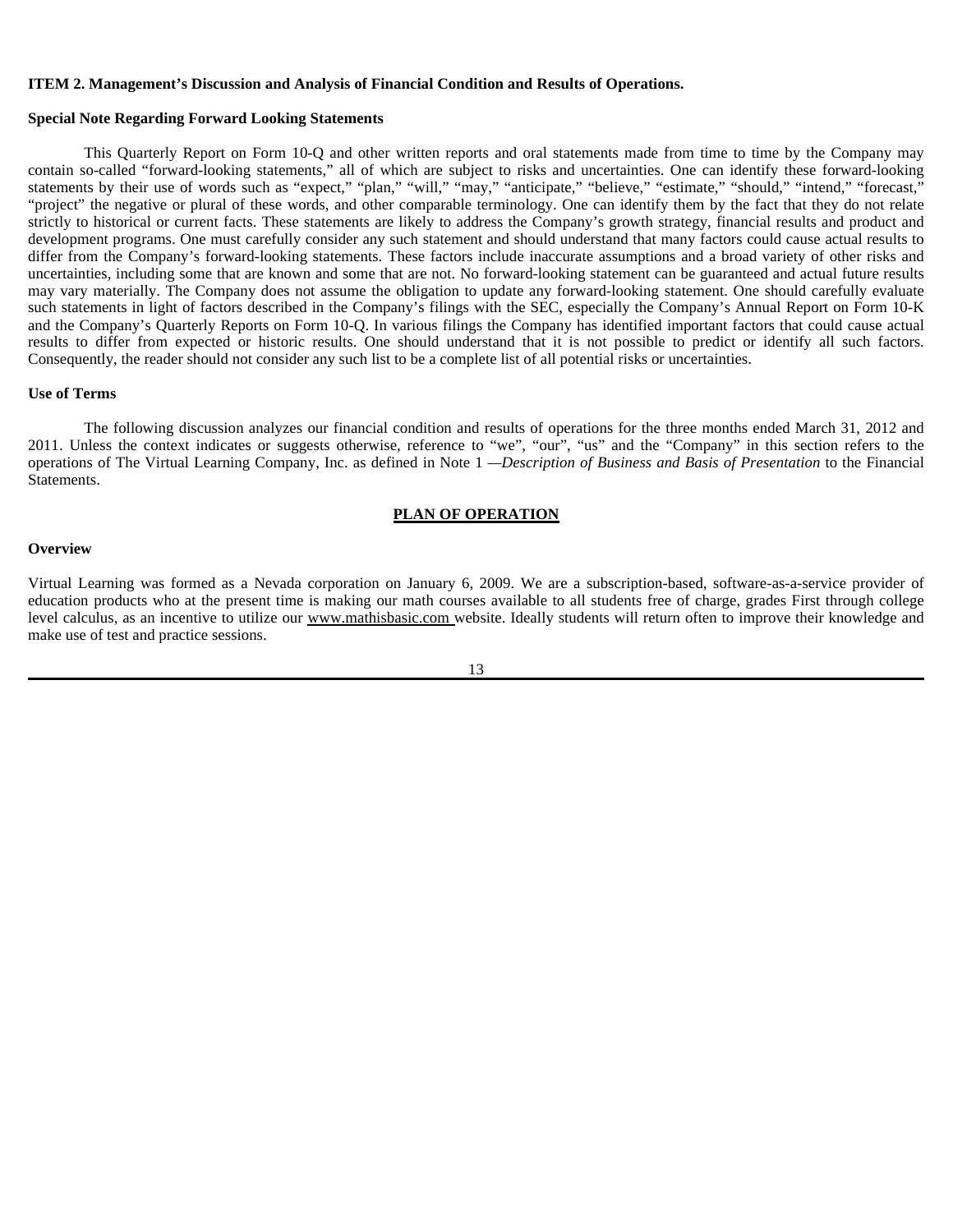Virtual Learning provides instruction, practice, and assessments that improve the performance of students via proprietary web-based platforms through our website on the World Wide Web with the URL www.mathisbasic.com .

Virtual Learning is also a producer and distributor of computer software and video educational materials on CD and DVD formatted disks and in a textbook ePub format, which will be available through various distributors and our website either as a download or in boxed format. We have combined rigorous content in math with interactive features and games that engage students, reinforce, and reward learning achievement.

From pre-kindergarten through 8th grade, our courses are generally categorized into seven major subject areas: English and language arts, mathematics, science, history, art, music and world languages. Because of our limited staff and programming resources we have opted to concentrate on mathematics courses. Our virtual textbooks and assessment programs are designed to improve educational results and meet accountability criteria, leveraging the widespread adoption of online technologies. Virtual Learning combines rigorous content that is highly customized to specific standards in math with interactive features that reinforce and reward student accomplishments. We believe that our product users and website subscribers will purchase our products and services because we are innovative, low-cost and a high-impact solution for enhancing teacher effectiveness, promoting student learning of core subject concepts and skills and preparing students for state standardized tests. We believe that our flexible web-based distribution model and in-house content development capabilities will allow us to continually update and improve our products, distribute our products in a cost-efficient manner, and price our products affordably.

We have completed 5 titles on CD formatted disks relating to the teaching of basic English to foreign speaking individuals. These titles include "English for Russian Speaking People"; English for Portuguese Speaking People"; "English for Spanish Speaking People"; "English for Chinese Speaking People"; and "English for Polish Speaking People". These are not yet available online but are available CD formatted Discs as software.

In 2011 we completed software textbooks in the Adobe Flash format with the titles: "First Grade Math"; "Second Grade Math"; "Third Grade Math"; Third Grade Math: Geometry"; " Fourth Grade math: Geometry"; "Fifth Grade Math: Geometry"; "First Grade Math: Learning to Tell Time"; Second Grade Math: Learning to Tell Time"; "Third Grade Math: Algebra"; "Mr. Clock for First Grade"; "Mr. Clock Teaching Time"; and "Mr. Clock Teaches Elapsed Time" and assessment based review level titles for grades first through third grade . Our other educational titles on CD and or DVD formatted disks will consist primarily of virtual mathematics text books and work book courses for grades First grade through college level.

During the First quarter of 2012, we continued to develop and expand our "www.mathisbasic.com website using Adobe Flash as a platform to offer both learning materials, assessments and quizzes to allow a student to evaluate his or her own mastery of the material presented. As of March 31, 2012 we offered an inventory of approximately 1,500 questions to help test a student's body of knowledge and level and achievement. Access to these programs is available free of charge to the students and users until such time we decide to amend the website to a subscription only format. We are doing this help to help develop and encourage an increasing number of users.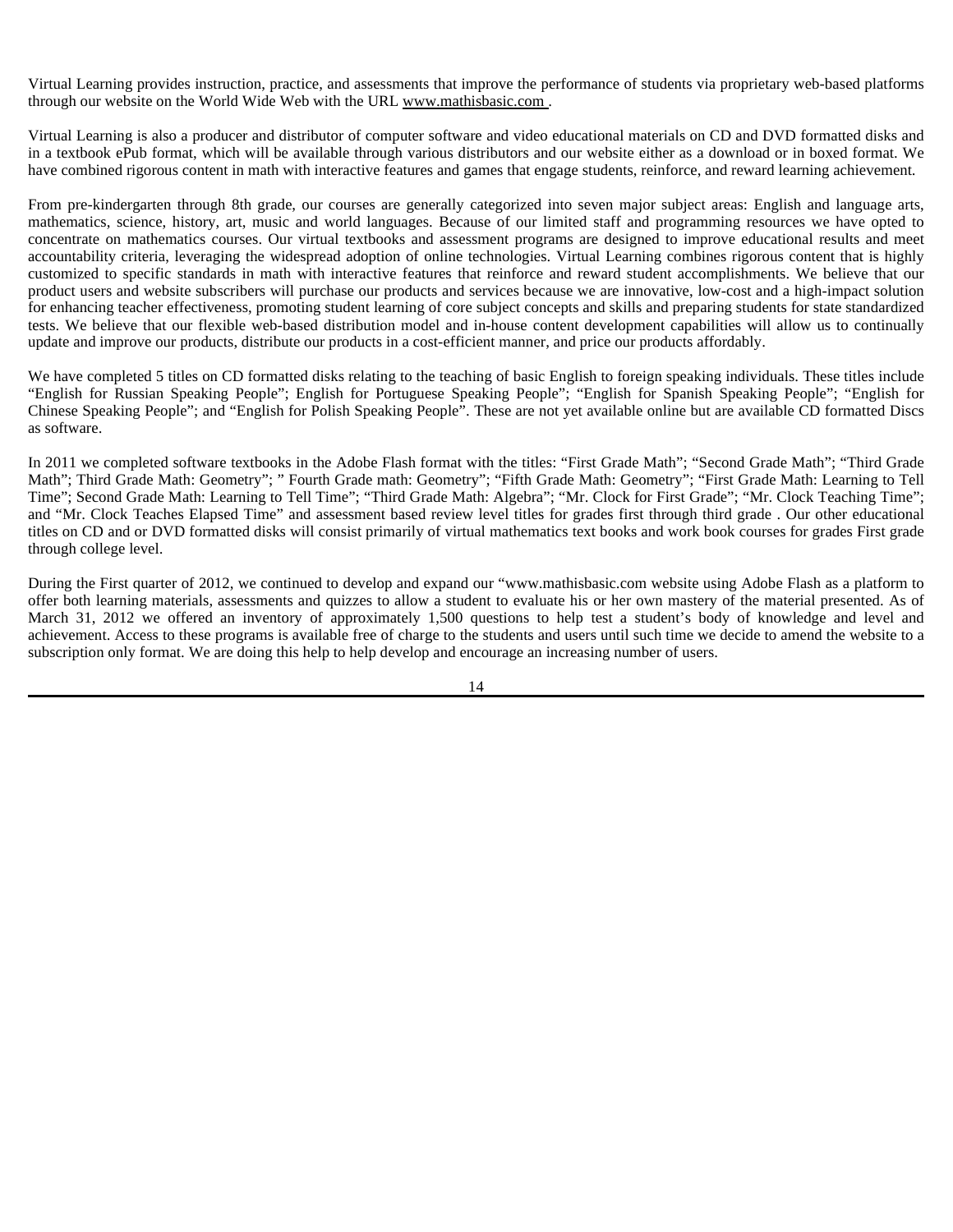During the First Quarter of 2012, we have either finished development or have in production the following titles expanding and adding to our inventory by converting our software titles into the new ePub electronic format will allowed us to begin marketing our titles through Amazon's Kindle and Barnes and Nobles Nook systems in the latter half of 2012. These titles include " First Grade Math Workbook Vol. 1"," First Grade Math Workbook Vol. 2", "First Grade Math Workbook Vol. 3", "First Grade Math Workbook Vol. 4", "Second Grade Math Workbook Vol. 1", "Second Grade Math Workbook Vol. 2", "Third Grade Math Workbook Vol. 1", "Third Grade Math Workbook Vol. 2", "Third Grade Math Workbook Vol. 3", "Fourth Grade Math Workbook Vol. 1", "Fourth Grade Math Workbook Vol. 2", "Fourth Grade Math Workbook Vol 3", "Fifth Grade Math Workbook Vol. 1", "Fifth Grade Math Workbook Vol. 2", "Fifth Grade Geometry Textbook Vol. 1", "Fifth Grade Geometry Textbook Vol. 2", "Fifth Grade Math Geometry Vol. 1", "Fifth Grade Math Algebra Vol. 1", "Sixth Grade Math Workbook Vol. 1", "High School Geometry Vol. 1", "High School Trigonometry Basics Vol. 1", "High School Trigonometry Workbook Vol. 1", "Calculus Vol. 1. Per Amazon's recommendation we established our retail price at \$2.99 per titles. These titles are sold as an automatic download through Amazon and Barnes and Noble. We receive a 65% royalty on each sale.

We are also in production stage on several other virtual audio and animated teaching textbook computer program titles in the Adobe Flash format and in video format titles relating to teaching "Money" for First Grade"; "Fourth Grade Algebra" and "Fifth Grade Algebra";" First Grade Math: Measurements"; "Second Grade Math: Measurement"; "Third Grade Math: Measurement"; "High School Geometry" and "High School Algebra" in CD format and one video title relating to teaching Calculus I, college level. We are also in preproduction on additional video titles relating to Trigonometry, pre-calculus, and Calculus II. We expect these titles to become available during late 2012 and early 2013.

We do not intend to follow the core curriculum requirements as sponsored by the National Governors Association (NGA) and the Council of Chief State School Officers (CCSSO) but only use it as a guide in formulating math problem questions. However we intend to enhance the range and scope of our materials and questions based upon traditional curriculum requirements found throughout the United States prior to adoption of this curriculum by the forty-three states, the District of Columbia, four territories, and the Department of Defense Education Activity (DoDEA) who have adopted the Common Core State Standards.

The Company has one curriculum development contract with Lawrence William Kazmierczak, a professor of mathematics that requires the Company to pay him to author courses in Pre-Calculus, Calculus I, and II, and to consult on the creation of high school level math courses. This Agreement provides for Professor Kazmierczak to receive 5% royalties on the Company's net revenues up to one million dollars of net revenues, and 5% royalty on net revenues beyond one million dollars on projects in which he directly participates and has made material contributions. In addition, he has received 200,000 shares of the Company's common stock. We determine what projects in which he has directly participated and made material contributions by our internal record keeping as to time devoted to each project. We determine the revenue attributed to those projects by monitoring devices that allow us to determine which authorized user has devoted how much time to which module and then comparing the same to the entire revenue stream.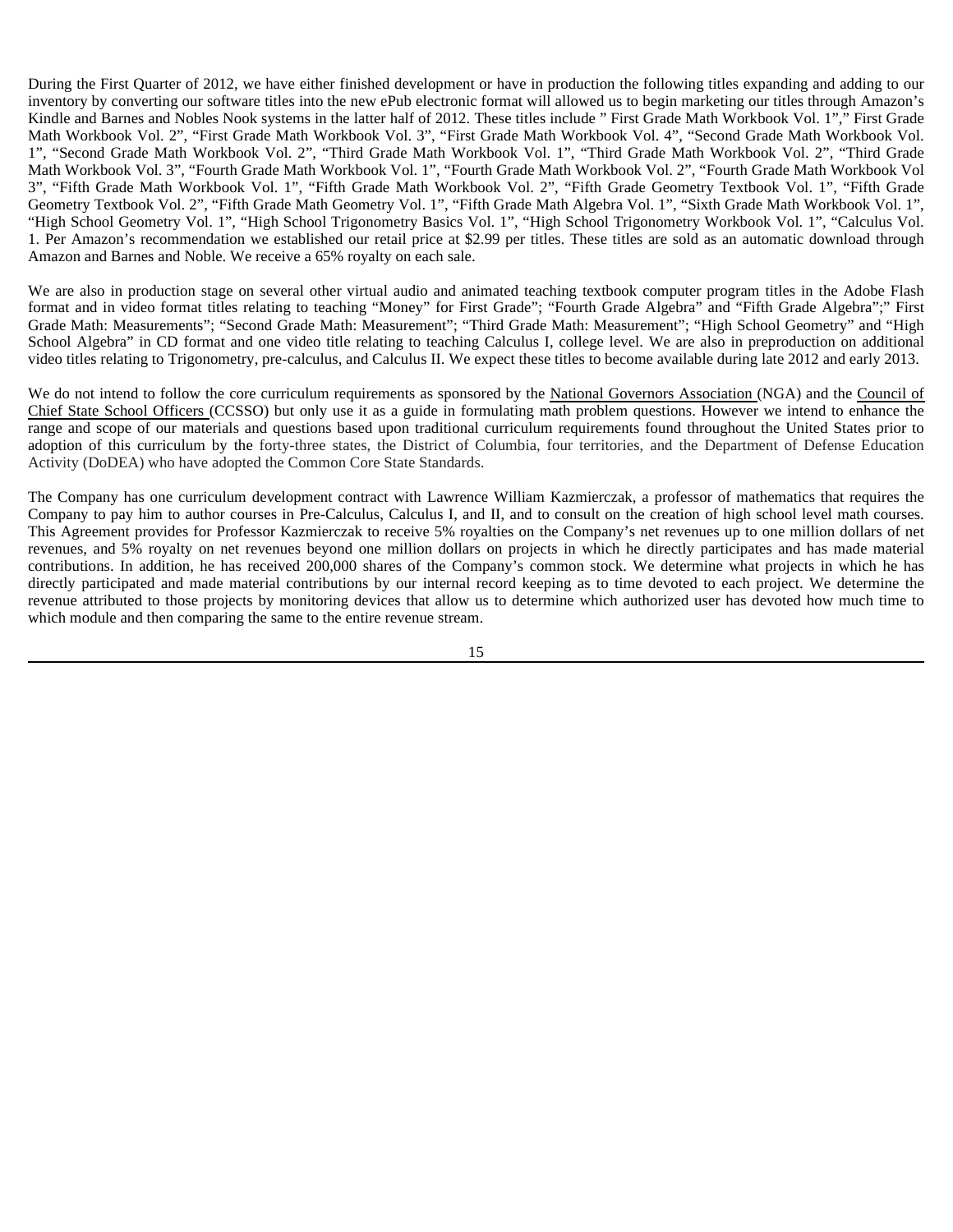#### **Events and Uncertainties critical to our business**

Demand for our products and services are affected by the general economic conditions in the United States. When economic conditions are favorable and discretionary income increases, purchases of non-essential items like software generally increase. When economic conditions are less favorable, sales of non-essential educational items are generally lower. In addition, we may experience more competitive pricing pressures during economic downturns. Therefore, any significant economic downturn or any future changes in consumer spending habits could have a material adverse effect on our financial condition and results of operations.

There is no guarantee that we will be able to generate sufficient sales to make our operations profitable. We may continue to have little or no sales and continue to sustain losses in the future. If we continue to sustain losses, we will be forced to curtail our operations and go out of business. Our success depends in a large part in our ability to create additional product lines sufficient to create a catalog of programs to offer allowing us to implement a successful marketing and sales plan. While we are currently seeking to hire additional computer programmers and educators to consult with as to program accuracy and content there is no guarantee that these efforts will result in any substantial sales. Because of the lack of funding, we are unable to hire a dedicated programming and research consulting team who will devote their efforts to helping us design and create new programs of high quality in a timely manner.

If we are able to obtain sufficient funding to become operational, there is no guarantee that we will be able to find personnel who will be able to work closely with the Company to help design and create new lines of product or to process orders, including special orders, made via the internet.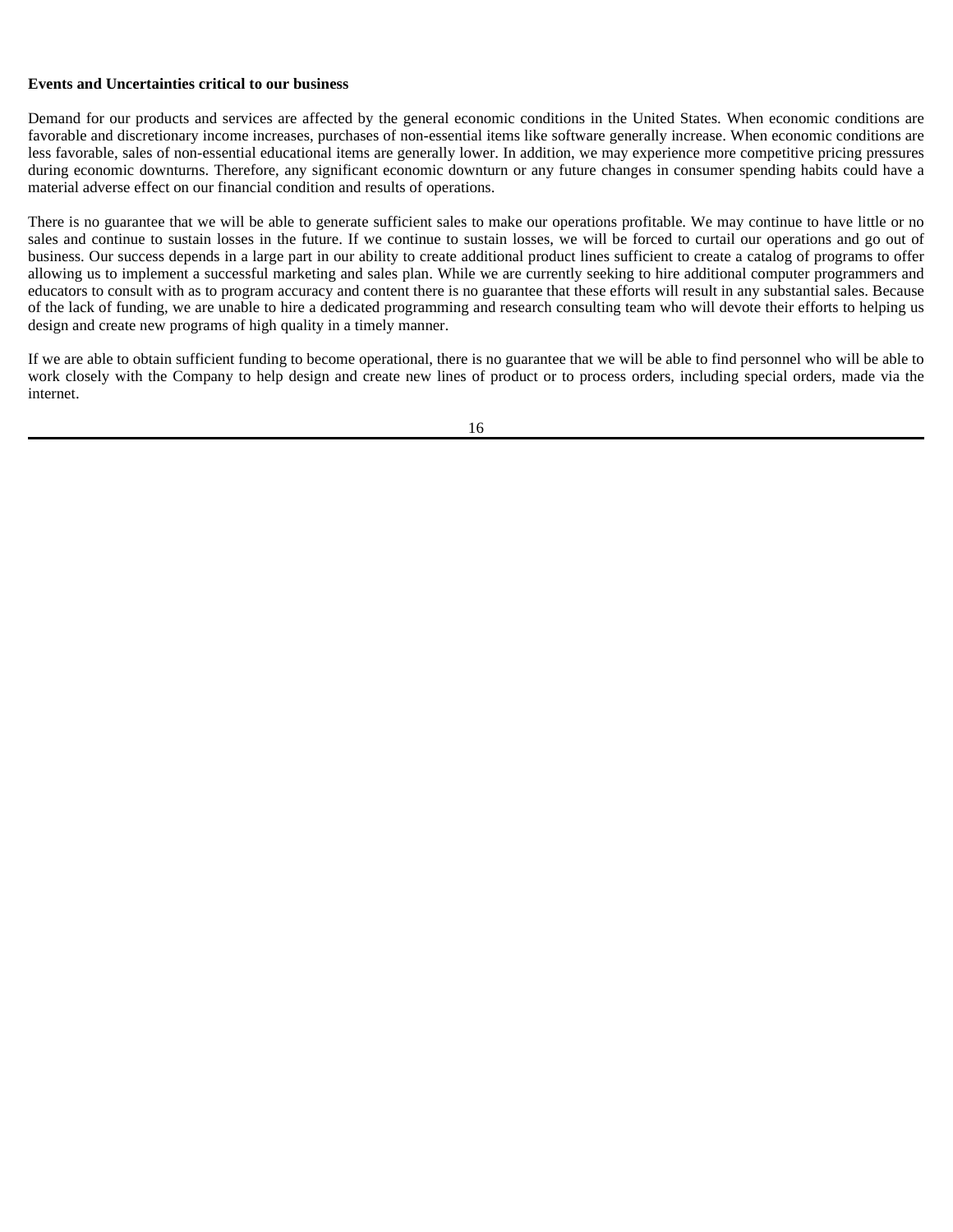## **RESULTS OF OPERATIONS – THE VIRTUAL LEARNING COMPANY, INC.**

The summary below should be referenced in connection with a review of the following discussion of our results of operations for both the three months ended March 31, 2012 and 2011.

## **THE VIRTUAL LEARNING COMPANY, INC.**

## **STATEMENTS OF OPERATIONS For the three months ended Unaudited**

|                                     | March 31, 2012 | March 31, 2011 |  |
|-------------------------------------|----------------|----------------|--|
| Revenue                             |                | S.             |  |
| <b>Operating Expenses</b>           |                |                |  |
| Selling, general and administrative | 571            | 4,146          |  |
| Depreciation and amortization       | 350            | 150            |  |
|                                     |                |                |  |
| Total operating expenses            | 921            | 4,296          |  |
|                                     |                |                |  |
| Loss from operations                | (921)          | (4,296)        |  |
| Other income/deductions             |                |                |  |
|                                     |                |                |  |
| Net loss                            | (921)          | (4,296)<br>\$  |  |

We were a development stage enterprise formed to market a unique line of educational software, including audio-visual textbooks and online content through our website with the registered domain name of mathisbasic.com. The lack of completed titles and working capital hampered operations in both 2012 and 2011.

Management has taken substantial time in the development and programming of our virtual textbooks and related materials and thought was spent in updating our website. The measure of our success in the future will depend on our ability to navigate through a treacherous macroeconomic environment and challenging market conditions, execute our strategic vision, including attracting and retaining the management talent necessary for such execution, designing and delivering products that are acceptable to the marketplaces that we serve, sourcing the manufacture and distribution of our products on a competitive and optimal basis and focusing our retail capabilities.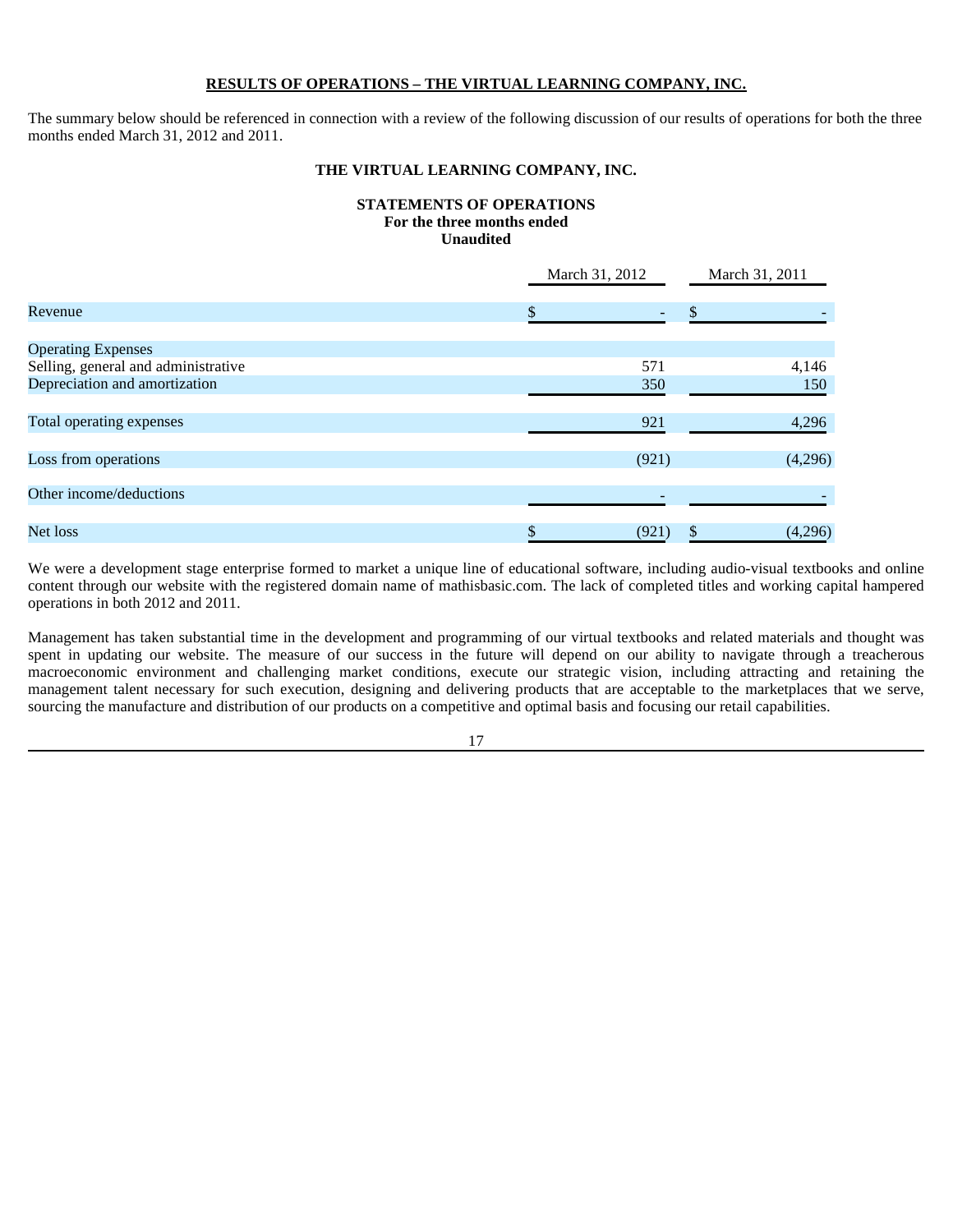## **Results of Operations - Comparison for the three months ended March 31, 2012 and 2011**

## *Revenues*

For the three months ended March 31, 2012 and 2011, revenues were none. Our lack of sales was directly related to our lack of having sufficient number of titles and lack of working capital to initiate our marketing plan.

## *Cost of Sales*

For the three months ended March 31, 2012 and March 31, 2011, cost of sales were none.

## *Operating Expenses*

Operating expenses decreased \$3,375 from \$4,296 in 2011 to \$921 in 2012. The decrease was attributable to reductions in professional fees of \$2,300, computer expenses of \$515 and administrative expenses of \$1,275, offset partially by an increase in depreciation of \$200.

Selling, general and administrative expenses for the three months ended March 31, 2012 aggregated \$571 and includes office expenses of \$70 and computer expenses of \$501. Selling, general and administrative expenses for the three months ended March 31, 2011 aggregated \$4,196 and includes office expenses of \$230; computer expenses of \$1,016, professional fees of \$2,300 and State Registration filing fees of \$550.

## **Liquidity and Capital Resources**

As of March 31, 2012 and December 31, 2011, our cash balance was \$670 and \$82, respectively, total assets were \$251,500 and \$248,262, respectively, and total current liabilities amounted to \$24,855 and \$23,696, respectively, including officer loans payable of \$4,195 and \$3,036, respectively. As of March 31, 2012 and December 31, 2011, the total stockholders' equity was \$226,645 and \$224,566, respectively. Until the company achieves a net positive cash flow from operations, we are dependent on Mr. Monahan to advance the Company sufficient funds to continue operations and to continue to provide services at no cost to the Company. We may seek additional capital to fund potential costs associated with expansion and/or acquisitions.

Subsequent to the date of the financial statements, the following events occurred:

## **Public Offering**

In December 2012, Virtual Learning's public offering of up to 1,000,000 shares of common stock at \$.50 per share terminated. An aggregate of 2,100 shares of stock were sold for \$1,050.

## **Write off of Capitalized Curriculum Development Costs**

In December 2012, Virtual Learning recorded an expense of \$90,000 to reduce the balance of Capitalized Curriculum Development Costs from \$254,000 to \$164,000. The writeoff relates to work performed by three consultants (who had received a total of 450,000 shares of common stock valued at \$90,000 for their services) on programs that the Company decided to stop supporting.

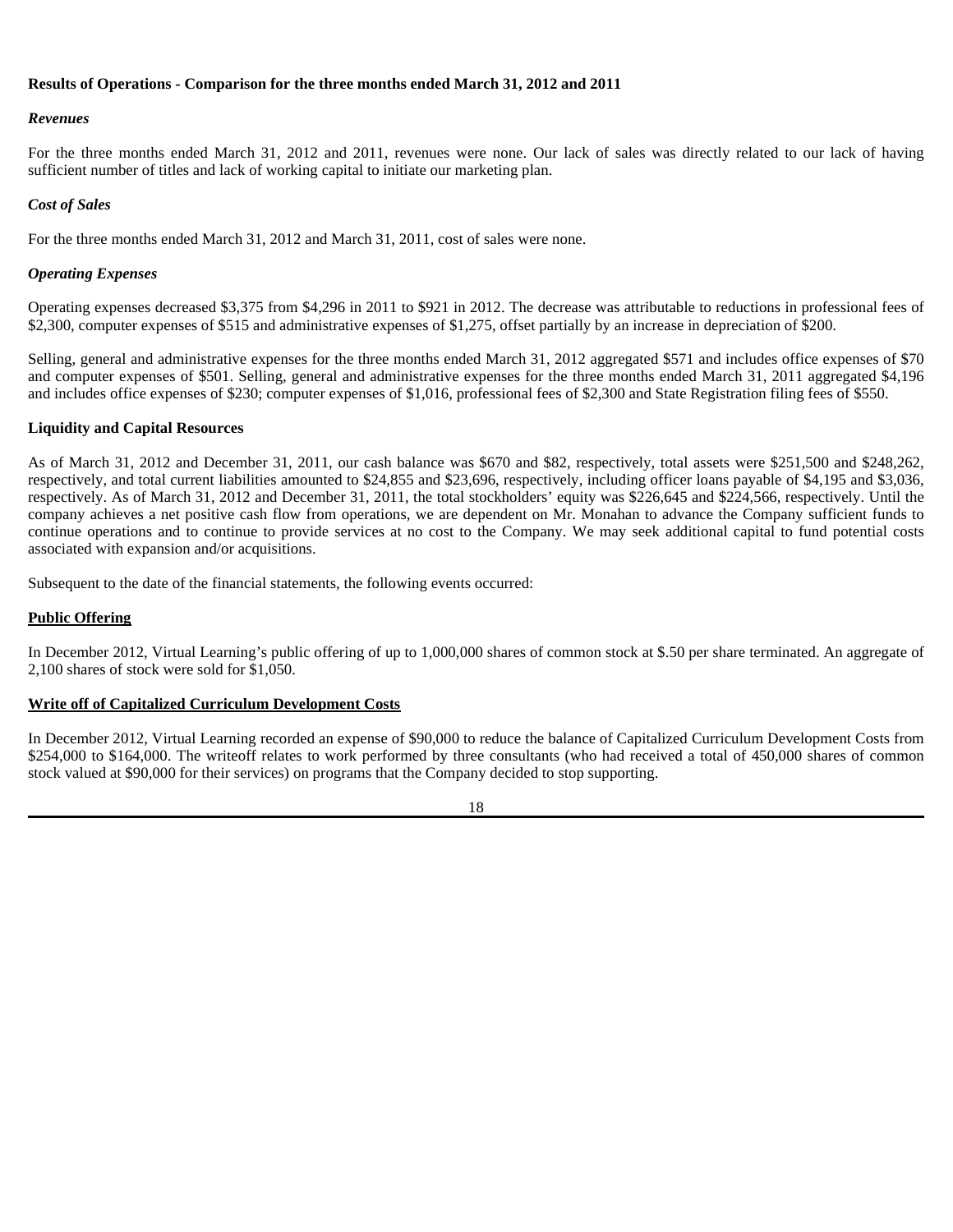#### **Issuance of Common Stock for Consulting Services**

In June 2013, Virtual Learning issued an aggregate of 550,000 shares of common stock to five individuals for consulting and other services. The 550,000 shares were valued at \$110,000 (or \$.20 per share), which amount will be expensed in the three months ended June 30, 2013.

#### **Trademark Cancelled**

In March 2014, the Company's Learning is Basic trademark was cancelled by the United States Patent and Trademark Office. The Company continues to use its Shapeville USA trademark and other URL's that the Company owns such as Math is Basic, Science is Basic and Reading is Basic to identify its educational software products.

#### **Convertible Promissory Notes**

In October and November, 2014, Virtual Learning received cash loans from three individuals and one entity totaling \$40,000. The loans bear interest at 15% per annum and are due one year from the date of receipt. The lenders have the right to convert all or part of the principal and interest into Virtual Learning common stock at a price of \$.20 per share.

As an inducement to make the loans, Virtual Learning promised to issue the lenders an aggregate of 200,000 shares of Virtual Learning common stock (which were issued and delivered to the lenders in January 2015).

## **Issuance of Common Stock for Legal Services**

In February 2015, Virtual Learning issued 200,000 shares of common stock to Mr. Roger Fidler for legal services. The 200,000 shares were valued at \$40,000 (or \$.20 per share).

## **Going Concern Uncertainity**

In its report dated April 30, 2015, our independent auditor stated that our financial statements for the year ended December 31, 2011 were prepared assuming that we would continue as a going concern. Our ability to continue as a going concern is an issue raised as a result of recurring losses from operations and cash flow deficiencies since our inception. We continue to experience net losses. Our ability to continue as a going concern is subject to our ability to generate a profit and/or obtain necessary funding from outside sources, including obtaining additional funding from the sale of our securities, increasing sales or obtaining loans and grants from various financial institutions where possible. In light of our financial position, we may be unable to raise working capital sufficient to continue to fund the operations of the business. Our management has currently been advancing funds to the Company to help sustain its operations on a non-interest bearing and unsecured basis. We believe that it will be difficult to raise additional funds and there can be no assurance as to the availability of additional financing or the terms upon which additional financing may be available. In addition, the going concern explanatory paragraph included in our auditor's report on our financial statements could inhibit our ability to enter into strategic alliances or other collaborations or our ability to raise additional financing. If we are unable to obtain such additional capital, we will not be able to sustain our operations and would be required to cease our operations and/or seek bankruptcy protection. Even if we do raise sufficient capital and generate revenues to support our operating expenses, there can be no assurance that the revenue will be sufficient to enable us to develop our business to a level where it will generate profits and cash flows from operations. In addition, if we raise additional funds through the issuance of equity securities, the percentage ownership of our stockholders could be significantly diluted.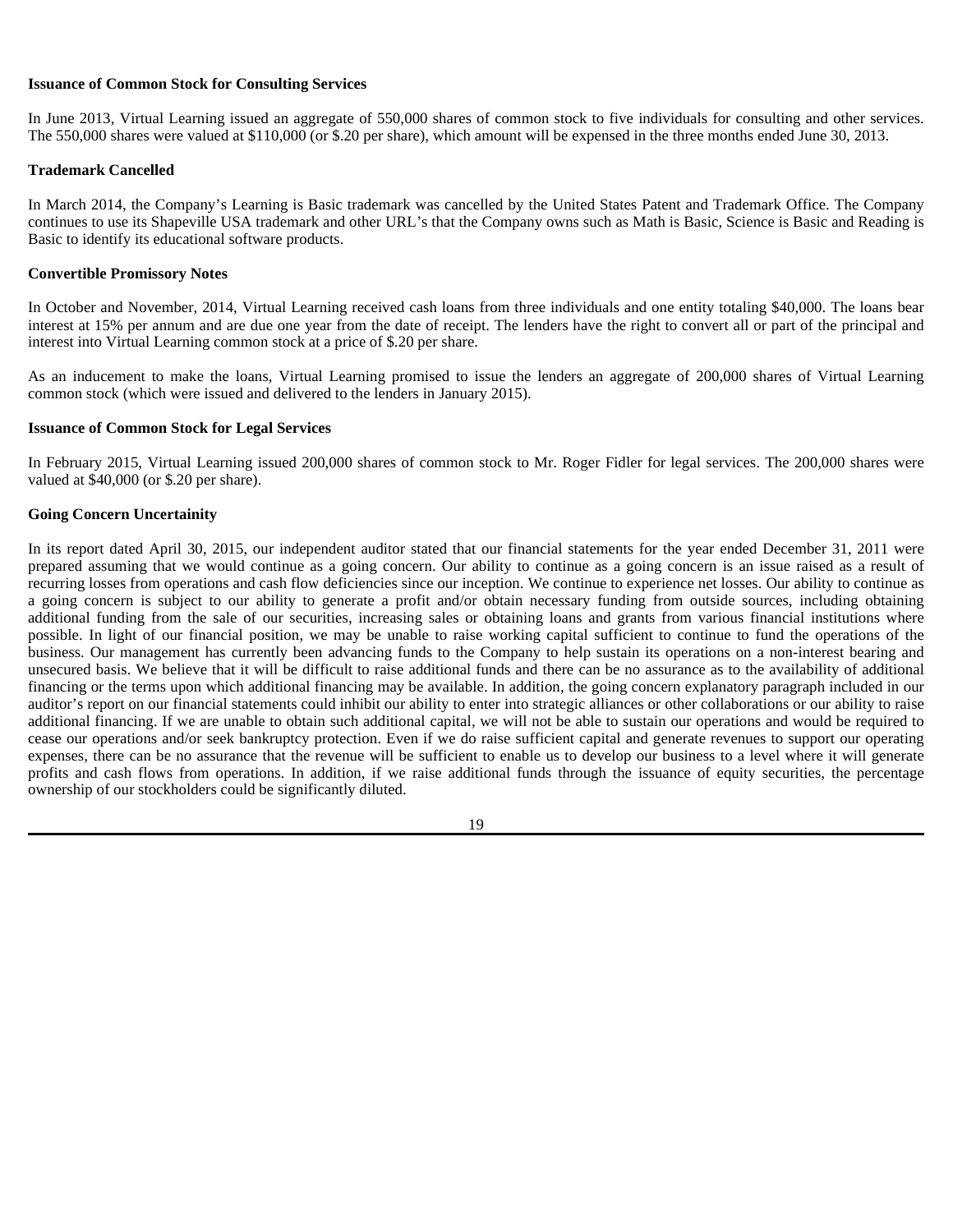We believe that future funding may be obtained from public or private offerings of equity securities, debt or convertible debt securities or other sources. Stockholders should assume that any additional funding will likely be dilutive. Accordingly, our officers, directors, and other affiliates are not legally bound to provide funding to us. Because of our limited operations, if our officers and directors do not pay for our expenses, we will be forced to obtain funding. We currently do not have any arrangements to obtain additional financing from other sources. In view of our limited operating history, our ability to obtain additional funds is limited. Additional financing may only be available, if at all, upon terms which may not be commercially advantageous to us.

## *Inflation*

The impact of inflation on the costs of our company, and the ability to pass on cost increases to its subscribers over time is dependent upon market conditions. We are not aware of any inflationary pressures that have had any significant impact on our operations since inception, and we do not anticipate that inflationary factors will have a significant impact on future operations.

## **OFF-BALANCE SHEET ARRANGEMENTS**

We do not maintain off-balance sheet arrangements nor do we participate in non-exchange traded contracts requiring fair value accounting treatment.

We estimate that in the next twelve months we will need a minimum of approximately \$230,000 in new funds; specifically \$47,000 for salaries, \$18,000 for general and administrative costs, \$45,000 for the purchase of additional computers, \$65,000 for marketing and promotion, \$5,000 for inventory and product samples, and \$50,000 for working capital.

We believe that future funding may be obtained from public or private offerings of equity securities, debt or convertible debt securities or other sources. Stockholders should assume that any additional funding will likely be dilutive. Accordingly, our officers, directors and other affiliates are not legally bound to provide funding to us. Because of our limited operations, if our officers and directors do not pay for our expenses, we will be forced to obtain funding. We currently do not have any arrangements to obtain additional financing from other sources. In view of our limited operating history, our ability to obtain additional funds is limited. Additional financing may only be available, if at all, upon terms which may not be commercially advantageous to us.

#### **Item 3. Quantitative and Qualitative Disclosures About Market Risk.**

Not applicable.

#### **Item 4. Controls and Procedures.**

#### *Disclosure Controls and Procedures*

The Company has adopted and maintains disclosure controls and procedures that are designed to provide reasonable assurance that information required to be disclosed in the reports filed under the Exchange Act, such as this Form 10-Q, is collected, recorded, processed, summarized and reported within the time periods specified in the rules of the Securities and Exchange Commission. The Company's disclosure controls and procedures are also designed to ensure that such information is accumulated and communicated to management to allow timely decisions regarding required disclosure. As required under Exchange Act Rule 13a-15, the Company's management, including the Principal Executive Officer and Principal Financial Officer, has conducted an evaluation of the effectiveness of disclosure controls and procedures as of the end of the period covered by this report. Based upon that evaluation, the Company's President concluded that the Company's disclosure controls and procedures are not effective to ensure that information required to be disclosed by the Company in the reports that the Company files or submits under the Exchange Act, is recorded, processed, summarized and reported, within the time periods specified in the SEC's rules and forms, and that such information is accumulated and communicated to the Company's management, including the Company's President, as appropriate, to allow timely decisions regarding required disclosure.

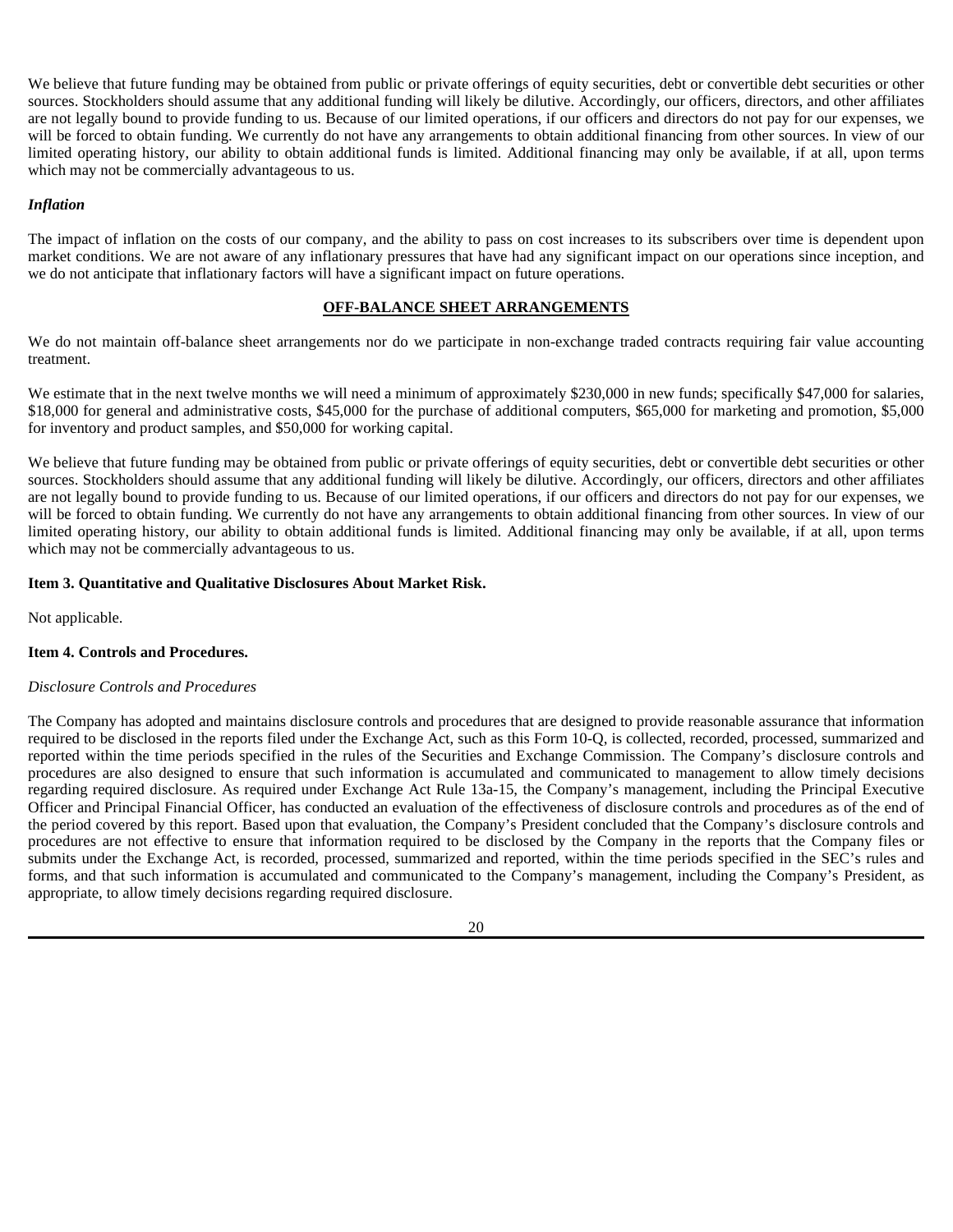#### **PART II - OTHER INFORMATION**

## **Item 1. Legal Proceedings.**

## None.

## **Item 2. Unregistered Sales of Equity Securities and Use of Proceeds.**

None.

**Item 3. Defaults upon Senior Securities and Convertible Notes.** 

None.

**Item 4. Mine Safety Disclosures.** 

Not Applicable.

**Item 5. Other Information.** 

None.

#### **Item 6. Exhibits.**

## **The following exhibits are included with this filing:**

- 3.1\* Articles of Incorporation (Form S-1 Registration No. 333-174674 filed June 2, 2011).
- 3.2\* By-laws (Form S-1 Registration No. 333-174674 filed June 2, 2011).
- 4.1\* Specimen Stock Certificate (Form S-1 Registration No. 333-174674 filed June 2, 2011).
- 10.1\* Intellectual Property Purchase Agreement (Form S-1 Registration No. 333-174674 filed June 2, 2011).
- 10.2\* Consulting Agreement with William Kazmierczach 5-22-2010 (Form S-1 Registration No. 333-174674 filed June 2, 2011).
- 31.1 Sarbanes-Oxley Section 302 certification by Thomas P. Monahan\*\*
- 32.2 Sarbanes-Oxley Section 906 certification by Thomas P. Monahan\*\*

101.INS XBRL Instance Document \*\*\*

- 101.SCH XBRL Taxonomy Extension Schema Document\*\*\*
- 101.CAL XBRL Taxonomy Extension Calculation Linkbase Document\*\*\*
- 101.DEF XBRL Taxonomy Extension Definition Linkbase Document \*\*\*
- 101.LAB XBRL Taxonomy Extension Label Linkbase Document \*\*\*
- 101.PRE XBRL Taxonomy Extension Presentation Linkbase Document \*\*\*

<sup>\*</sup> Previously filed and Incorporated by reference.

<sup>\*\*</sup> Filed herewith

<sup>\*\*\*</sup> In accordance with Regulation S-T, the XBRL-formatted interactive data files that comprise Exhibit 101 in this Quarterly Report on Form 10-Q shall be deemed "furnished" and not "filed".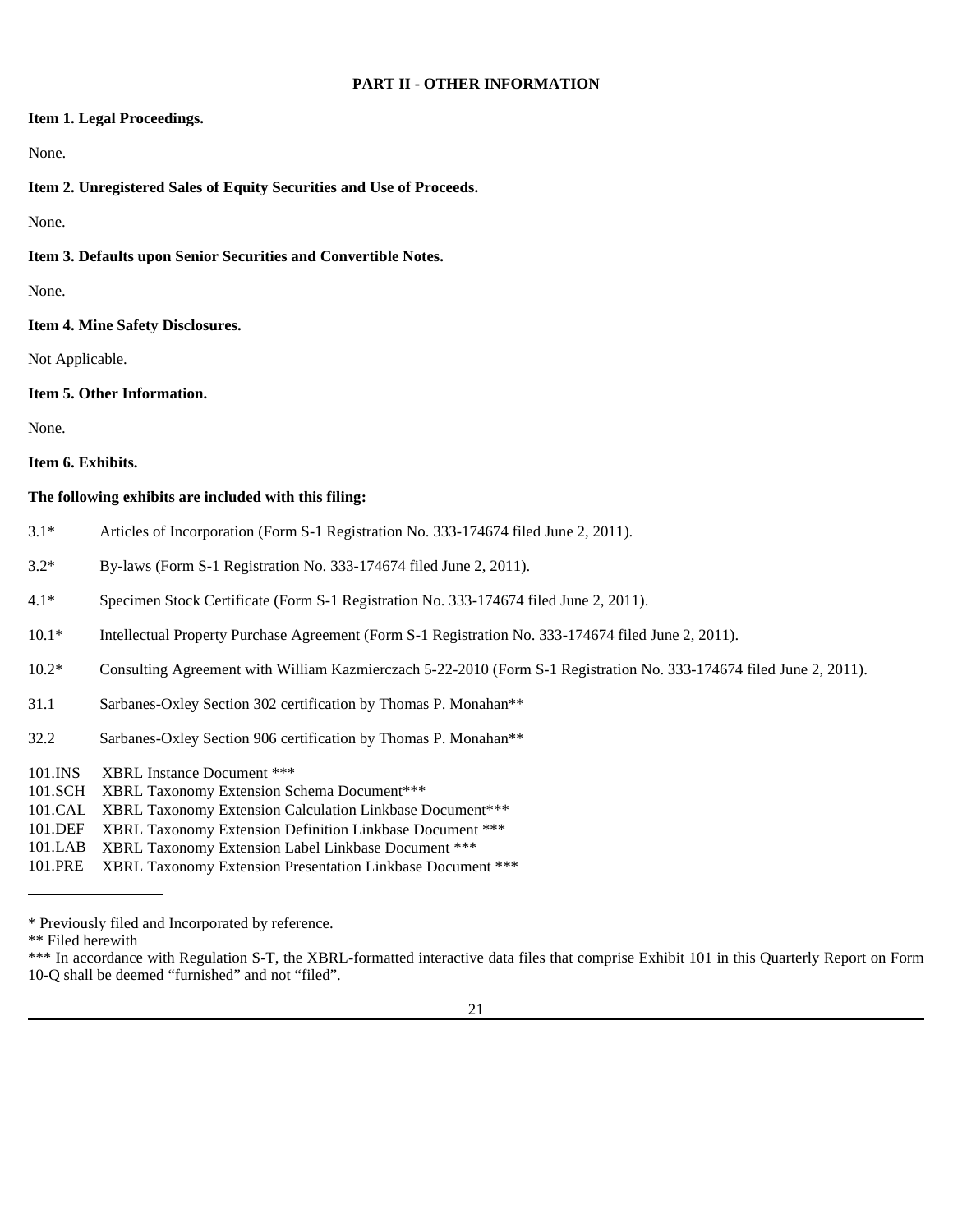## **SIGNATURES**

Pursuant to the requirements of Section 13(a) or 15(d) of the Securities Exchange Act of 1934, the Registrant has duly caused this report to be signed on behalf by the undersigned; duly authorized.

## Date: May 4, 2015 **The Virtual Learning Company, Inc.**

 By: */s/ Thomas P. Monahan*  Chief Executive Officer and Chief Financial Officer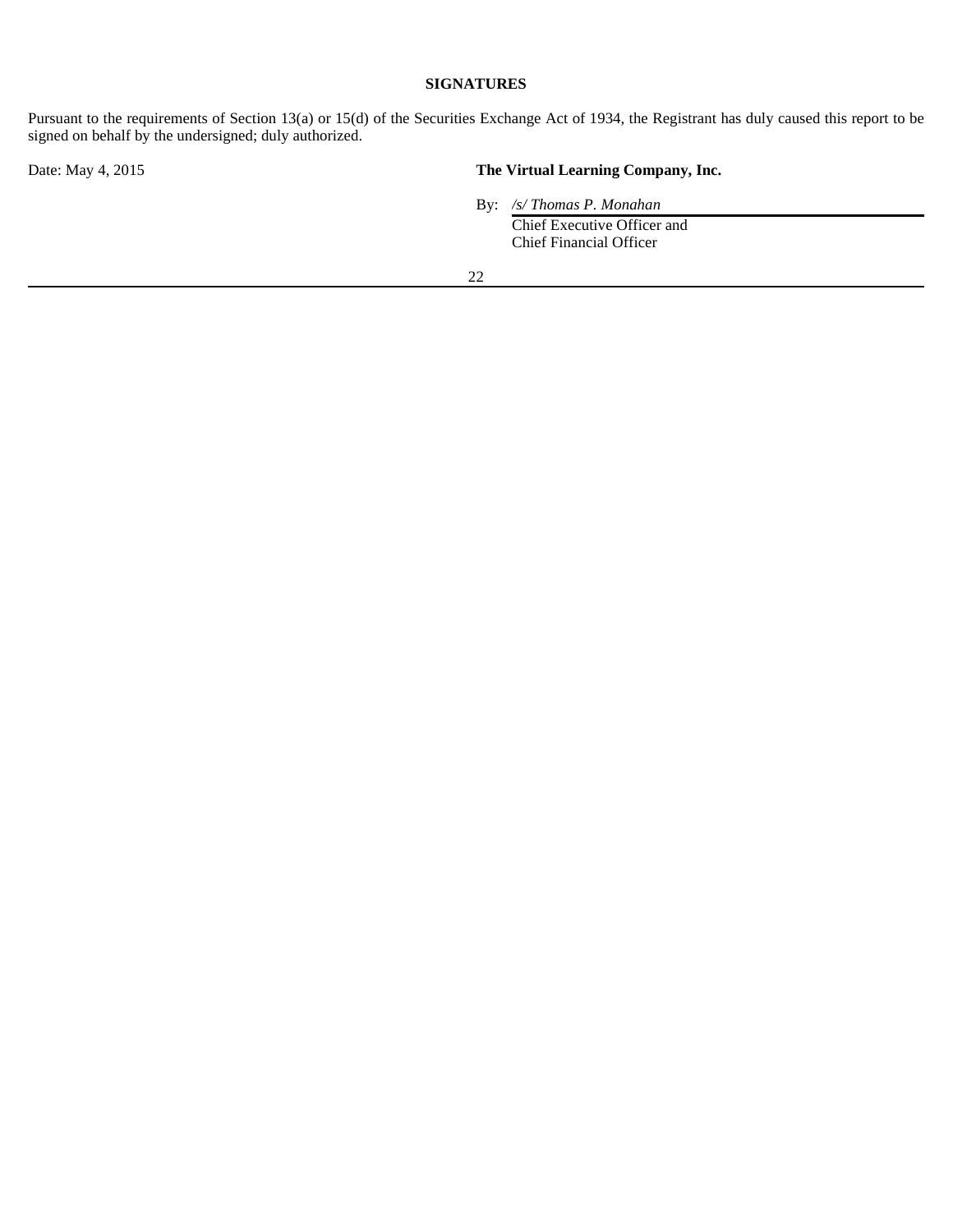## **CERTIFICATION OF PRINCIPAL EXECUTIVE OFFICER PURSUANT TO RULE 13a-14 OR RULE 15d-14 OF THE SECURITIES EXCHANGE ACT OF 1934, AS ADOPTED PURSUANT TO SECTION 302 OF THE SARBANES-OXLEY ACT OF 2002**

## I, Thomas P. Monahan, certify that:

- 1. I have reviewed this quarterly report on Form 10-Q of The Virtual Learning Company, Inc.;
- 2. Based on my knowledge, this report does not contain any untrue statement of a material fact or omit to state a material fact necessary to make the statements made, in light of the circumstances under which such statements were made, not misleading with respect to the period covered by this report;
- 3. Based on my knowledge, the financial statements, and other financial information included in this report, fairly present in all material respects the financial condition, results of operations and cash flows of the registrant as of, and for, the periods presented in this report;
- 4. The registrant's other certifying officer(s) and I are responsible for establishing and maintaining disclosure controls and procedures (as defined in Exchange Act Rules 13a-15(e) and 15d-15(e)) and internal control over financial reporting (as defined in Exchange Act Rules 13a-15(f) and 15d-15(f)) for the registrant and have:
	- a) Designed such disclosure controls and procedures, or caused such disclosure controls and procedures to be designed under our supervision, to ensure that material information relating to the registrant, including its consolidated subsidiaries, is made known to us by others within those entities, particularly during the period in which this report is being prepared;
	- b) Designed such internal control over financial reporting, or caused such internal control over financial reporting to be designed under our supervision, to provide reasonable assurance regarding the reliability of financial reporting and the preparation of financial statements for external purposes in accordance with generally accepted accounting principles;
	- c) Evaluated the effectiveness of the registrant's disclosure controls and procedures and presented in this report our conclusions about the effectiveness of the disclosure controls and procedures, as of the end of the period covered by this report based on such evaluation; and
	- d) Disclosed in this report any change in the registrant's internal control over financial reporting that occurred during the registrant's most recent fiscal quarter (the registrant's fourth fiscal quarter in the case of an annual report) that has materially affected, or is reasonably likely to materially affect, the registrant's internal control over financial reporting; and
- 5. The registrant's other certifying officer(s) and I have disclosed, based on our most recent evaluation of internal control over financial reporting, to the registrant's auditors and the audit committee of the registrant's board of directors (or persons performing the equivalent functions):
	- a) All significant deficiencies and material weaknesses in the design or operation of internal control over financial reporting which are reasonably likely to adversely affect the registrant's ability to record, process, summarize and report financial information; and
	- b) Any fraud, whether or not material, that involves management or other employees who have a significant role in the registrant's internal control over financial reporting.

Date: May 4, 2015 By: */s/ Thomas P. Monahan* 

 Name: Thomas P. Monahan Title: President (Principal Executive Officer)